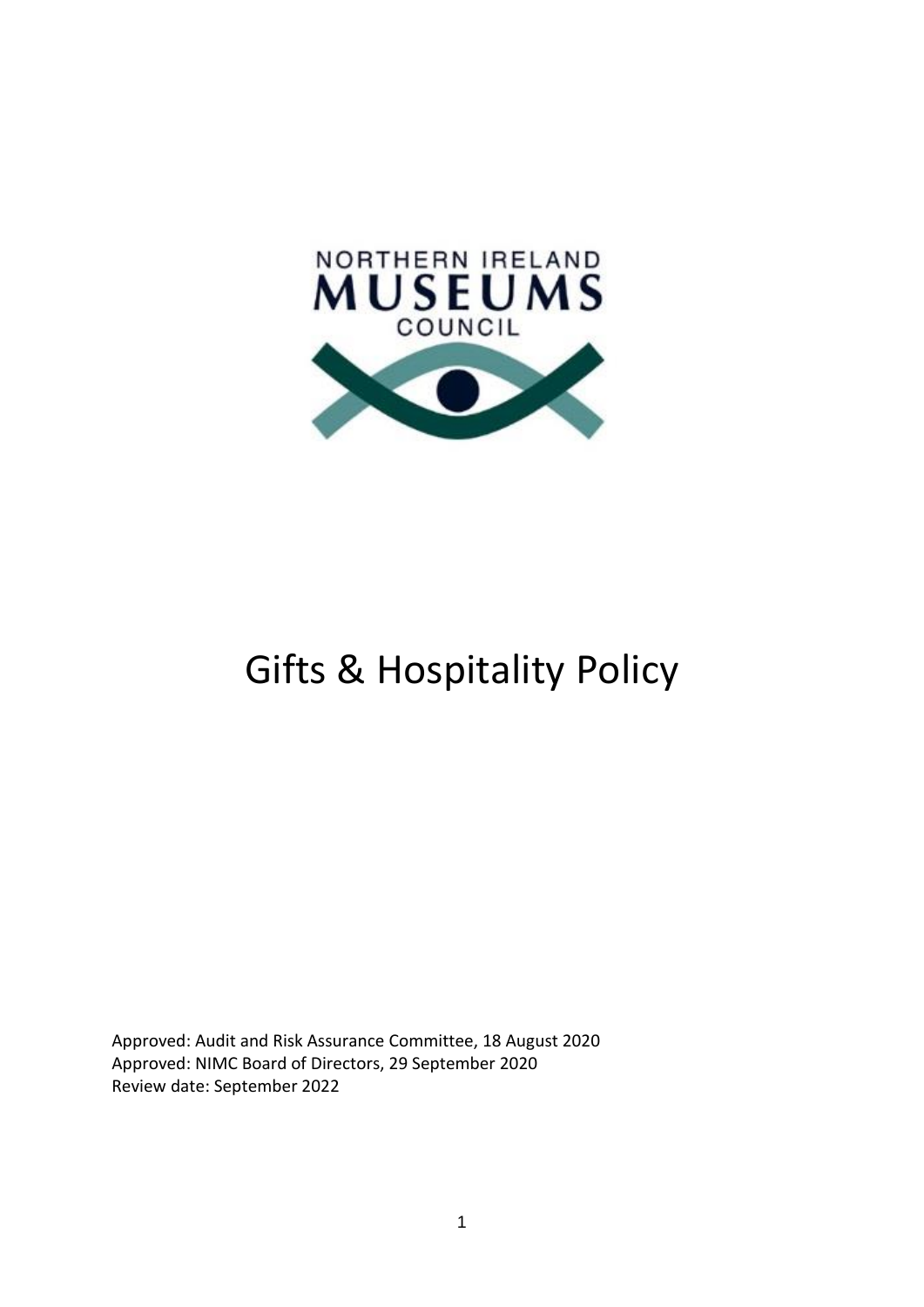| <b>Policy Title</b>               | <b>Gifts and Hospitality Policy</b>                                                                                                                                                                                                                                                            |
|-----------------------------------|------------------------------------------------------------------------------------------------------------------------------------------------------------------------------------------------------------------------------------------------------------------------------------------------|
| <b>Policy Sponsor &amp; Owner</b> | Director                                                                                                                                                                                                                                                                                       |
| <b>Committee</b>                  | Audit and Risk Assurance Committee - Board                                                                                                                                                                                                                                                     |
| Date Approved                     | Audit and Risk Assurance Committee – 18 August 2020<br>Board – 29 September 2020                                                                                                                                                                                                               |
| <b>Review date</b>                | September 2022                                                                                                                                                                                                                                                                                 |
| <b>Related Policies</b>           | Fraud and Bribery Prevention Policy                                                                                                                                                                                                                                                            |
| <b>Related Procedures</b>         |                                                                                                                                                                                                                                                                                                |
| <b>Related Guidance</b>           | Code of Conduct for Board Members<br>Code of Conduct for Staff<br>DAO (DFP) 10/06 (Revised Sept 2009) – Acceptance and<br>Provision of Gifts and Hospitality<br>DAO (DFP) 02/15 - Whistleblowing Guidance (Jan 2015)<br>DAO (DoF) 04/17 - Managing the risk of bribery and<br>corruption guide |

| <b>Revision Control</b> |                |  |  |
|-------------------------|----------------|--|--|
| <b>Revision date</b>    | <b>Details</b> |  |  |
|                         |                |  |  |
|                         |                |  |  |
|                         |                |  |  |
|                         |                |  |  |
|                         |                |  |  |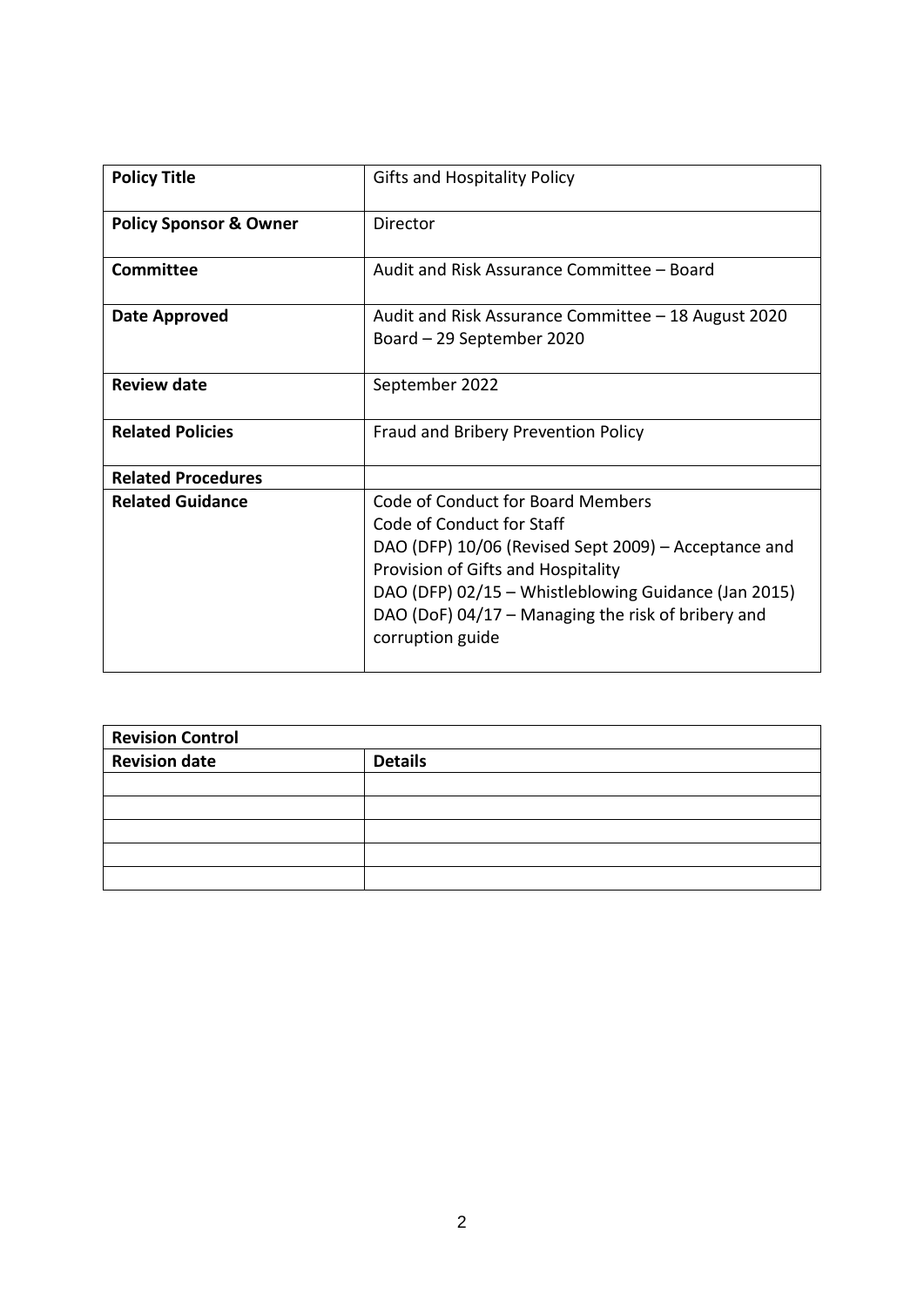## **CONTENTS**

| <b>Section</b><br>1. | Introduction                                                               | Page<br>4 |
|----------------------|----------------------------------------------------------------------------|-----------|
| 2.                   | Purpose                                                                    | $4 - 5$   |
| 3.                   | Managing the Offer and Acceptance of gifts and hospitality                 | $5 - 6$   |
| 4.                   | ACCEPTING OR DECLINING offers of Gifts                                     | $6 - 8$   |
| 5.                   | REPORTING of Gifts and APPROVAL process                                    | 8         |
| 6.                   | ACCEPTING OR DECLINING offers of Hospitality (including<br>Awards/Prizes)  | $8 - 10$  |
| 7.                   | <b>REPORTING Hospitality and Approval Process</b>                          | $10 - 11$ |
| 8.                   | Monitoring                                                                 | 11        |
| 9.                   | PROVISION of Gifts or Hospitality by NIMC                                  | 11        |
| 10.                  | <b>PROVISION of Gifts</b>                                                  | 12        |
| 11.                  | PROVISION of Hospitality                                                   | $12 - 13$ |
| 12.                  | Hospitality offered to visitors from outside NIMC                          | $13 - 14$ |
| 13.                  | Hospitality offered during Training Courses, Conference, Workshops,<br>etc | $14 - 15$ |
| 14.                  | Register of Gifts and Hospitality Provided                                 | 15        |
| 15.                  | <b>Sponsored Events</b>                                                    | 15        |
| 16.                  | <b>Breach of this Policy</b>                                               | $15 - 16$ |
| 17.                  | Authority                                                                  | 16        |
| 18.                  | Appendix 1: Forms $1-5$                                                    | $17 - 21$ |
| 19.                  | Appendix 1: Template for Return of Offer of Gift/Hospitality               | 22        |
| 20.                  | Appendix 3: Offers of Hospitality Checklist                                | 23        |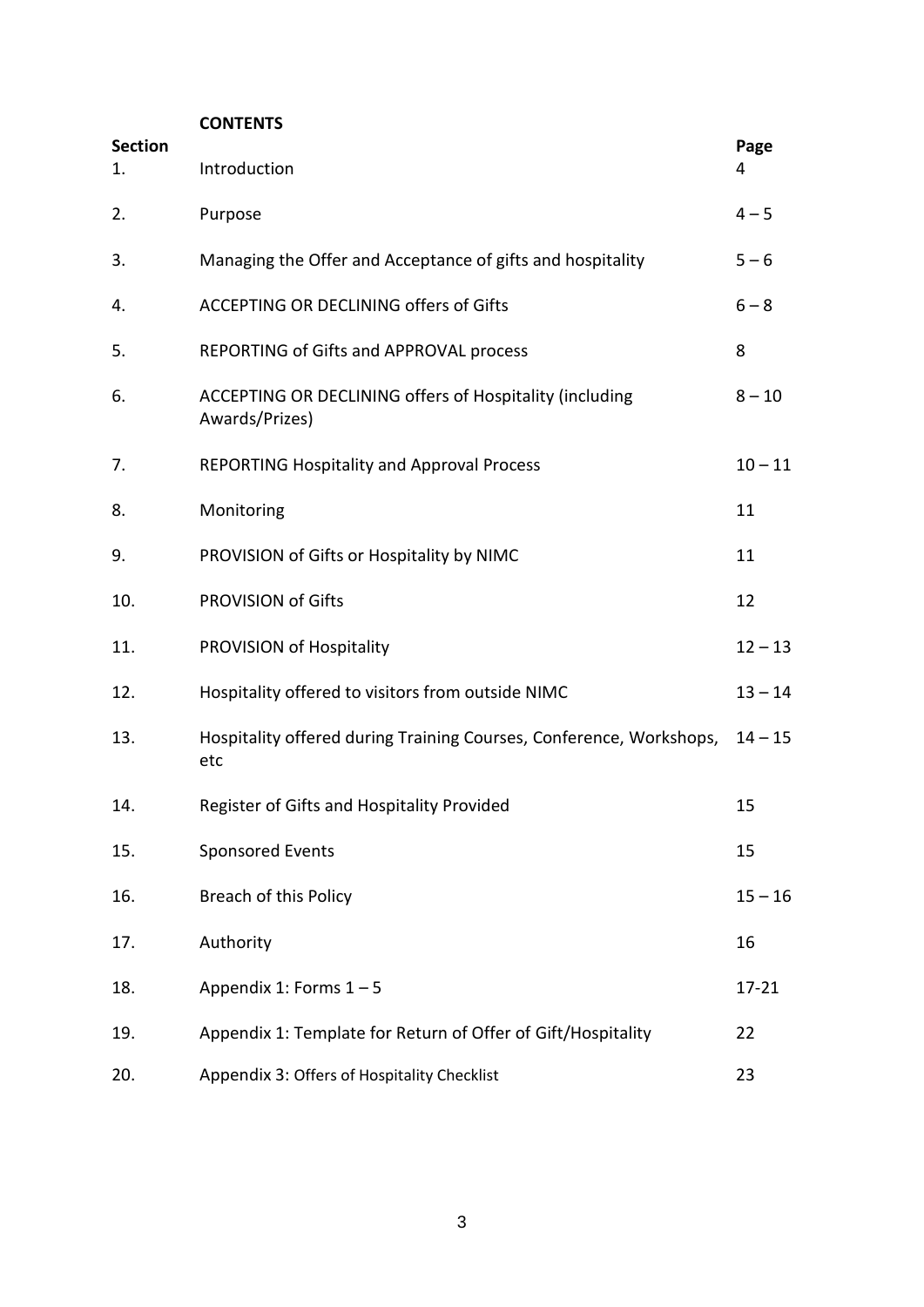#### **1. Introduction**

- **1.1** NIMC recognises that contractors and other customers of our services may extend from time to time offers of gifts and hospitality to Board Members and Staff.
- **1.2** It is also acknowledged that in the course of carrying out business it may on occasions be appropriate for NIMC to offer gifts and/or hospitality to individuals and groups in support of NIMC business.
- **1.3** NIMC recognises that its representatives and employees have a responsibility, in the interests of public confidence, to exhibit high standards of propriety, and carry out their role with dedication and a commitment to NIMC and its core values.
- **1.4** NIMC's Board and Staff adhere to the Seven Principles of Public Life including integrity, honesty, selflessness and objectivity. Consequently, they should never receive benefits of any kind from a third party which might reasonably be thought to comprise their personal judgement or integrity, nor should the provision of official gifts and/hospitality give cause for reasonable suspicion that personal judgement or integrity is comprised. **Perception is as important as reality**.
- **1.5 The fundamental principle is that no Board or Staff member should do anything which might give rise to the impression that he or she has been or might be influenced by a gift or hospitality or other consideration to show bias for or against any person or organisation while carrying out official duties.**
- **1.6** This policy, in line with DAO (DfP) 10/06, *Acceptance and Provision of Gifts and Hospitality* (revised), should also be seen as applying **to spouses, partners and other associates**, if it can be argued or perceived that the gift and/or hospitality is in fact for the benefit of the official.
- **1.7** External people working on behalf of NIMC (e.g. consultants, contracted staff including agency staff) must also abide by the Gifts and Hospitality policy.

## **2. Purpose**

- **2.1** The purpose of this policy is to:
	- Provide transparency in the approach and management of offers of gifts or hospitality to NIMC Board and staff
	- Provide clear parameters under which gifts and hospitality can in offered in support of NIMC business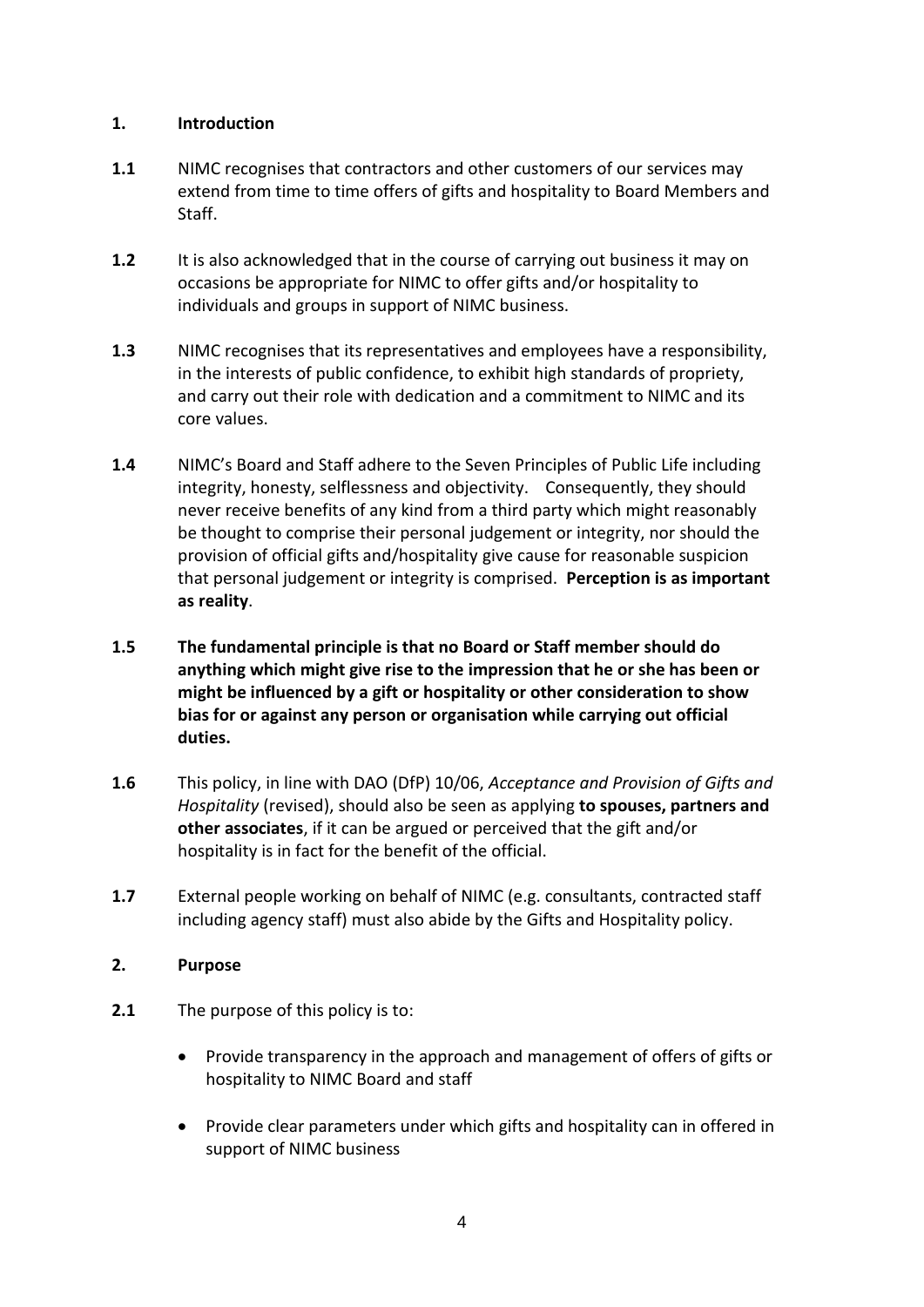- Provide reassurance and confidence to NIMC's sponsor department, stakeholders and the public
- Protect the integrity and reputation of NIMC, its Board Members and Staff

## **3. Managing the Offer and Acceptance of gifts and hospitality**

**3.1** This section outlines the guiding principles governing the offer and acceptance of gifts and hospitality. It also provides specific advice for NIMC Board Members and Staff. The guidance is designed to remind Board Members and Staff of their responsibility to exercise judgement and propriety regarding offer of gifts and hospitality.

## **3.2 Legal Obligations**

Under the Prevention of Corruption Acts of 1906 and 1916, it is an offence for an officer in his/her official capacity:

- to accept any gift or consideration as an inducement *or* reward for doing, or refraining from doing, anything in that capacity; or
- to show favour or disfavour to any person; or
- to receive money, gifts or consideration from a person or organisation holding or seeking to obtain a Government contract.

All of these are deemed by the Courts to have been received corruptly and may be subject to criminal proceedings. In addition, any breach of the rules of conduct can lead to disciplinary action.

## **3.3 Records of Gifts, Hospitality, Invitations, etc**

NIMC will maintain Registers of Gifts, Hospitality and Awards which will be available for periodic review. The purpose of the Registers will be to counter any possible accusations or suspicions of breach of the rules of conduct by Staff or that the principles of objectivity and impartiality have been breached. The registers may be subject to Freedom of Information (FOI) queries and Board Members and Staff should bear this in mind when deciding on the acceptance of any gift or hospitality.

- **3.4 Staff Register-** It is the responsibility of the Director to ensure all staff are made aware of this guidance. The staff register is applicable to the NIMC Director only and the NIMC Director must complete regular (quarterly) gifts and hospitality returns.
- **3.5** Form 1 template in Appendix 1 should be used by NIMC Director to register gifts, hospitality, invitations, etc.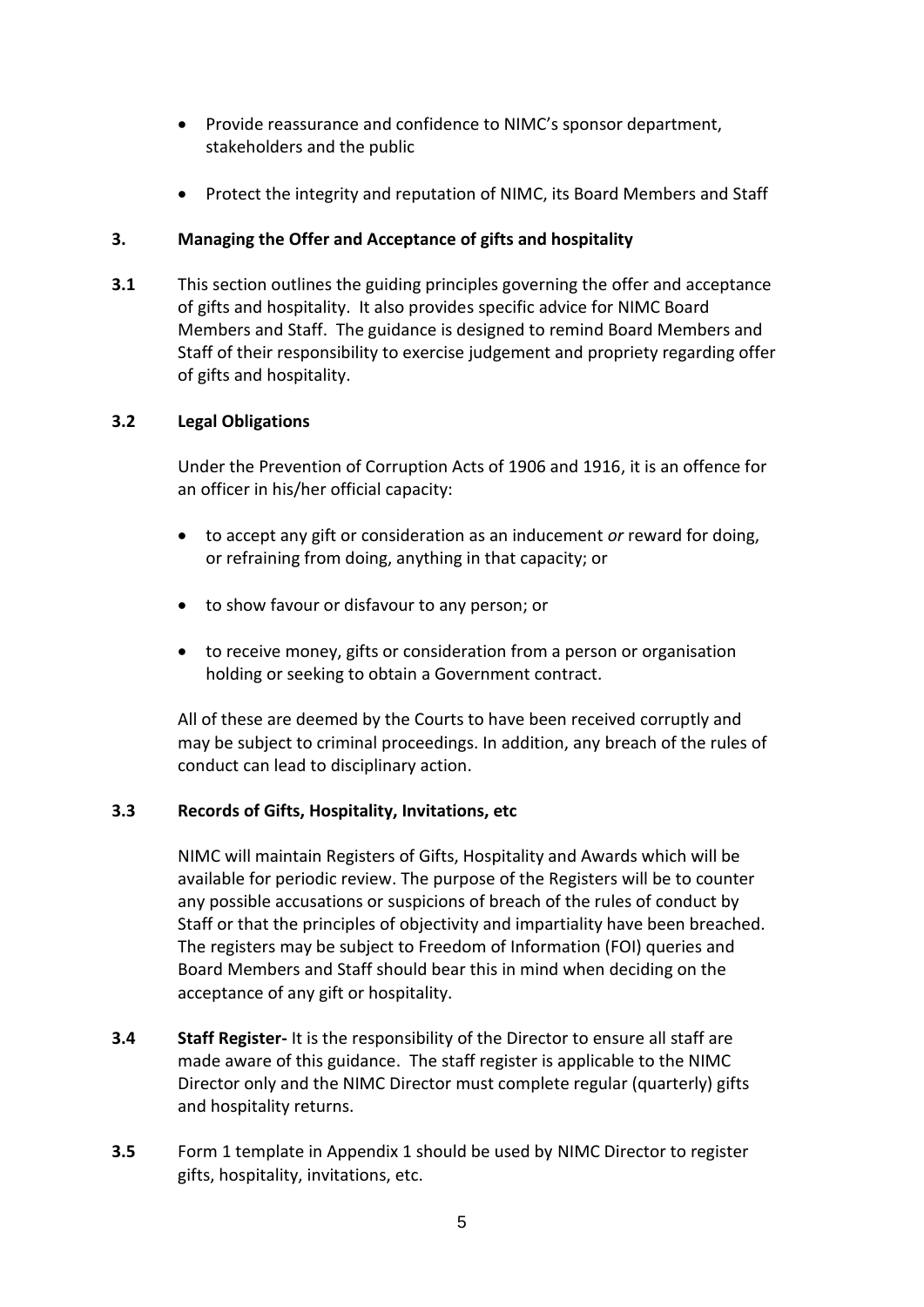- **3.6** Where no offers of gifts and / or hospitality have been received "nil" returns should be made.
- **3.7** The Register should detail all offers of gifts or hospitality including those that have been declined or returned.
- **3.8 Board Member Registers -** Each Board Member should maintain a Register of Gifts and Hospitality offered to him / her by a third party, whether accepted or declined.
- **3.9** Form 2 template in Appendix 1 should be used by Board Members to register gifts, hospitality, invitations, etc.
- **3.10** Where no offers of gifts and / or hospitality have been received "nil" returns should be made.
- **3.11** Registers should detail all offers of gifts or hospitality including those that have been declined or returned.
- **3.12** Completed Board Member Registers should be forwarded on a quarterly basis to the Chair of NIMC for review. The Chair's Register will be reviewed quarterly by the Audit and Risk Assurance Committee. It should be noted that all Registers are subject to review by others including the Audit and Risk Assurance Committee, Internal and External Audit.

## **3.13 Publication of Gifts/Hospitality Registers**

In line with good practice, NIMC will produce 'disclosure logs' of gifts and hospitality. NIMC, as a minimum, will publish gifts and hospitality information for the Chairperson and Members of the NIMC Board and the Chief Executive on an annual basis.

## **4. ACCEPTING OR DECLINING offers of Gifts**

- **4.1 The general principle is that all gifts offered should be refused.** However seasonal, promotional or trivial gifts (such as calendars, diaries, pens etc.), which bear Company names and/or logos of the provider of the gift and have a value of less than £10, may be accepted by individuals without the need for these to be reported or approved in advance.
- **4.2** Seasonal gifts with a value less than £10 (such as chocolate / biscuits given to staff by grateful customers) may be accepted without the need for these to be reported or approved in advance. Typically these gifts should be shared between staff in a branch or in a section and not be accepted for individual use.
- **4.3** All offers of gifts with a value of between £10 and £50 must be recorded on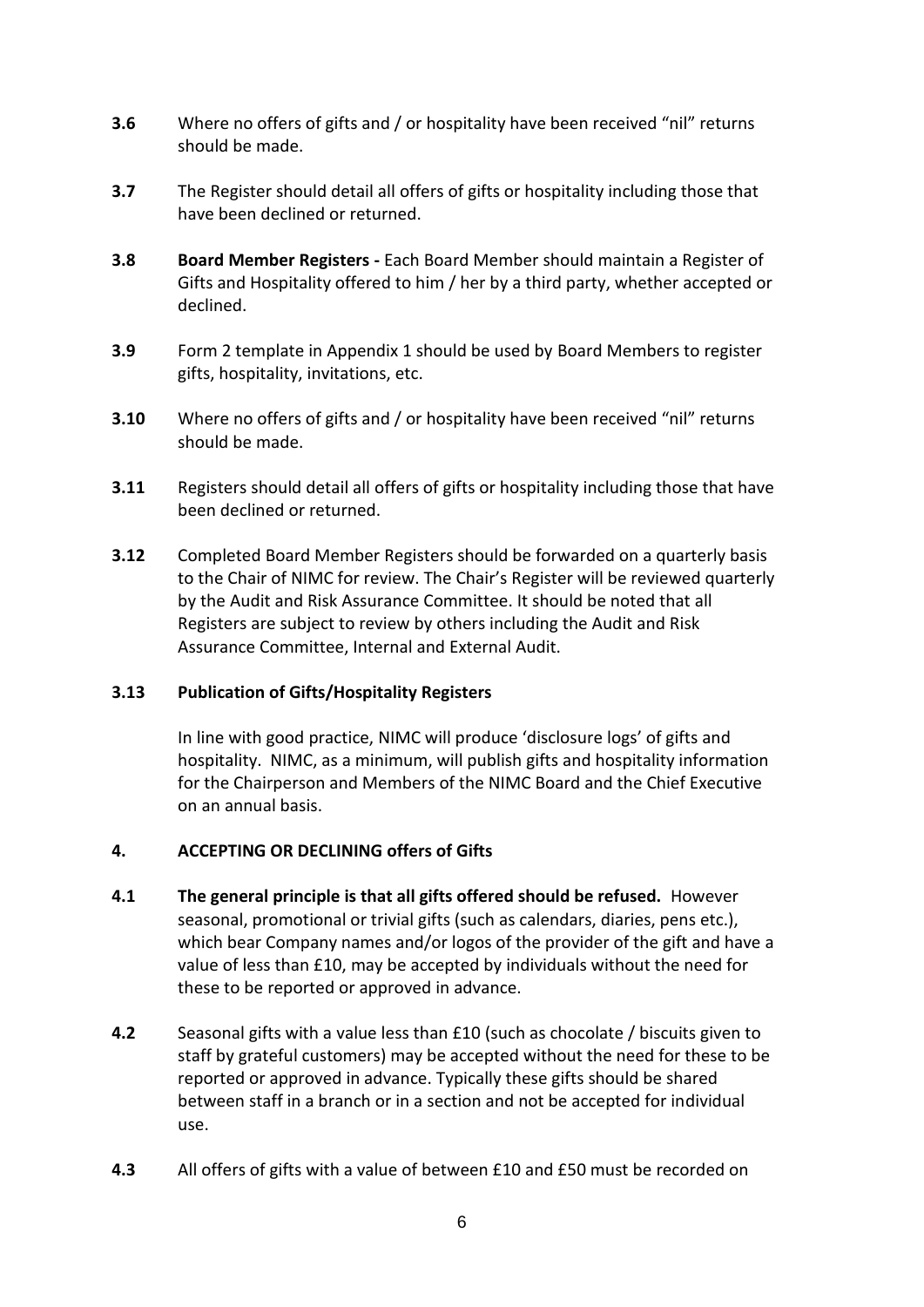the appropriate Gifts and Hospitality Register even if they are declined / returned.

- **4.4** Board Members should carefully consider whether acceptance of such an offer could place an obligation, or be perceived as placing an obligation, on the recipient in respect of their role as a Board Member of NIMC.
- **4.5** Employees offered a gift with a value of between £10 and £50 should also consider the actual or potential obligation which may arise from acceptance and in all cases where acceptance is being considered they must seek prior approval from management.
- **4.6** Apart from trivial / inexpensive exceptions detailed at 4.1 and 4.2 above staff and Board Members must not under any circumstances accept any of the following;

(i) substantial items or gifts with a value of **£50** or more

(ii) gifts of lottery tickets, cash, gift vouchers or gift cheques

(iii) trade, loyalty or discount cards by which an officer might personally benefit from the purchase of goods or services at a reduced price.

- **4.7 Staff involved in procurement or monitoring of contracts**  no gifts of any kind from any source should be accepted by anyone **directly** involved in the procurement or monitoring of a contract. This will ensure that no criticism can be made regarding bias to a particular company or supplier.
- **4.8 Gifts received in recognition of work done -** On no account should a gift or gratuity be solicited or requested. Where gifts by way of gratuities, vouchers or book tokens etc. for lectures, broadcasts or similar occurrences are offered, then acceptance should be based on how much of the preparatory work for the event was done in the officer's own time, how much in official time and the extent to which NIMC resources, other than, for example, use of an officially issued lap-top at home, were used in the preparation.
- **4.9** The following guidance should be applied:
	- (i) If the preparation was carried out entirely in the individual's own time and the event took place outside normal working hours at no expense to the organisation, it would be acceptable for the individual officer to retain the whole fee, token or other gift;
	- (ii) If, however, the preparation was done wholly in working hours with use of NIMC resources, no gifts or fee should be accepted unless the event is carried out outside of normal working hours when a gift or token to the value of up to £50 is acceptable; and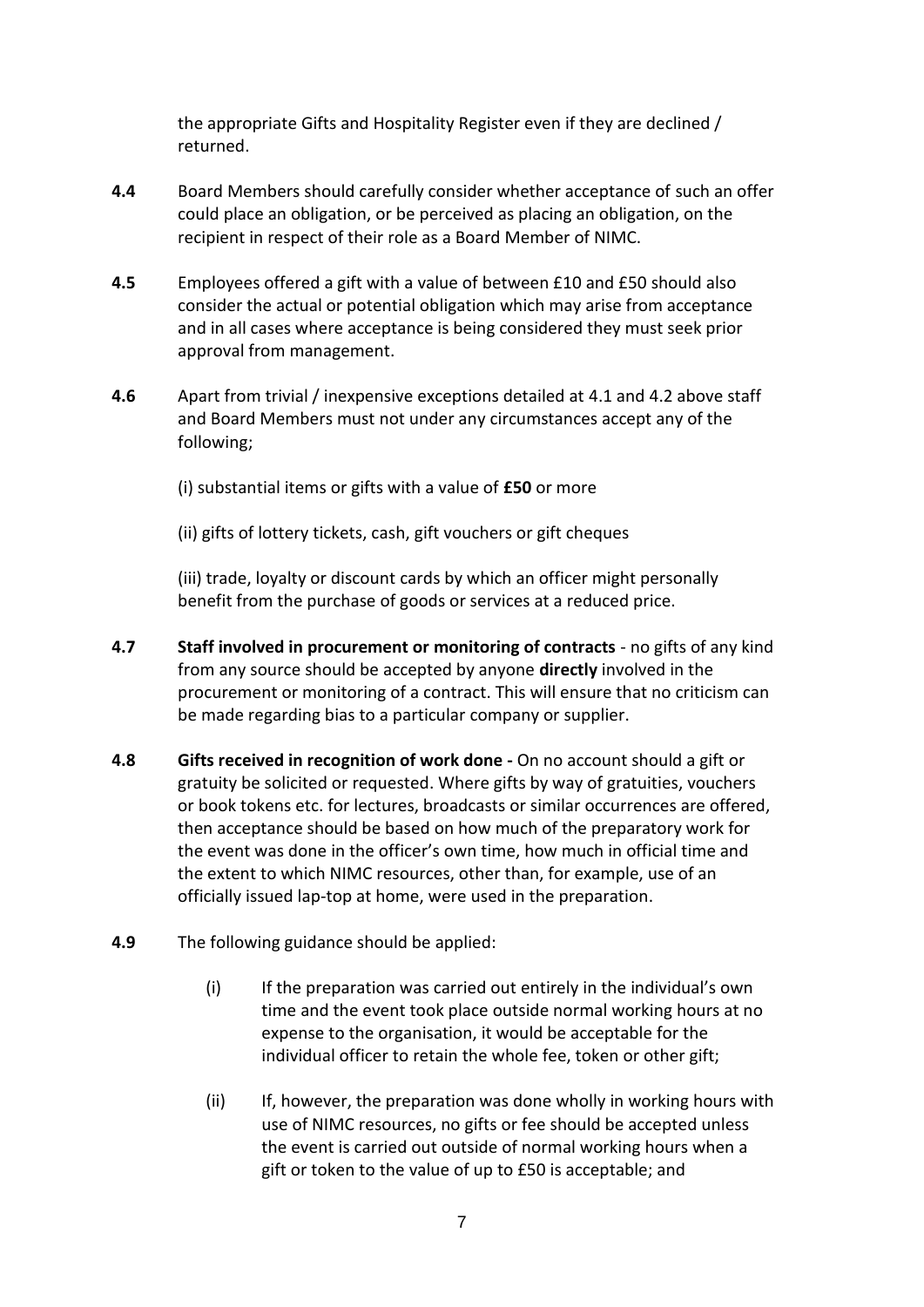- (iii) If the preparation was carried out and the lecture etc, delivered in an officer's own time but NIMC facilities were used for typing, preparation of PowerPoint / overheads etc, then a gift or token to the value of not more than £75 is acceptable.
- **4.10** In the case of either (ii) or (iii), NIMC can charge the organisation or body a fee based on the salary costs of the individual and/or the use of resources. If a series of gifts from the same source exceed the monetary limits set out above the same rules apply. Staff should refer to the NIMC Declaration of Interest arrangements when considering such work.

#### **5. REPORTING of Gifts and APPROVAL process**

- **5.1** If gifts (apart from those trivial or inexpensive gifts for which approval is not required under 4.1 and 4.2 above) are received, the **approval of the NIMC Director** (including the Chairperson of the Board for gifts offered to the Chief Executive) should be sought using Form 3 in Appendix 1.
- **5.2** In each case submitted to him/her, the Director will confirm in writing or by email, whether to:
	- (i) allow the recipient to keep the gift;
	- (ii) return the gift to the donor with a suitably worded letter explaining why the gift cannot be accepted. A template is attached at Appendix 2 which should be tailored to suit each individual circumstance;
	- (iii) use or dispose of it, if possible, in or by NIMC; or
	- (iv) donate the gift to a nominated charity.
	- (v) The approving officer will ensure that the details of the case and his/her decision are recorded in the Gifts and Hospitality Register.

## **6.0 ACCEPTING OR DECLINING offers of Hospitality (including Awards/Prizes)**

- **6.1** The handling of offers of hospitality is recognised as being much more difficult to regulate but it is an area in which staff must exercise careful judgement. In exercising this judgement, it is acknowledged that there can be difficulty in distinguishing between a "gift" and "hospitality". It is also recognised that it can be as embarrassing to refuse hospitality, as it can be to refuse a gift.
- **6.2** The acceptance of what would be deemed to be conventional hospitality, for example light refreshments or working lunches, should, in the main, cause no problem especially if there is some official means of reciprocity and provided that it is **limited to isolated occasions** and its acceptance is in the **interests of**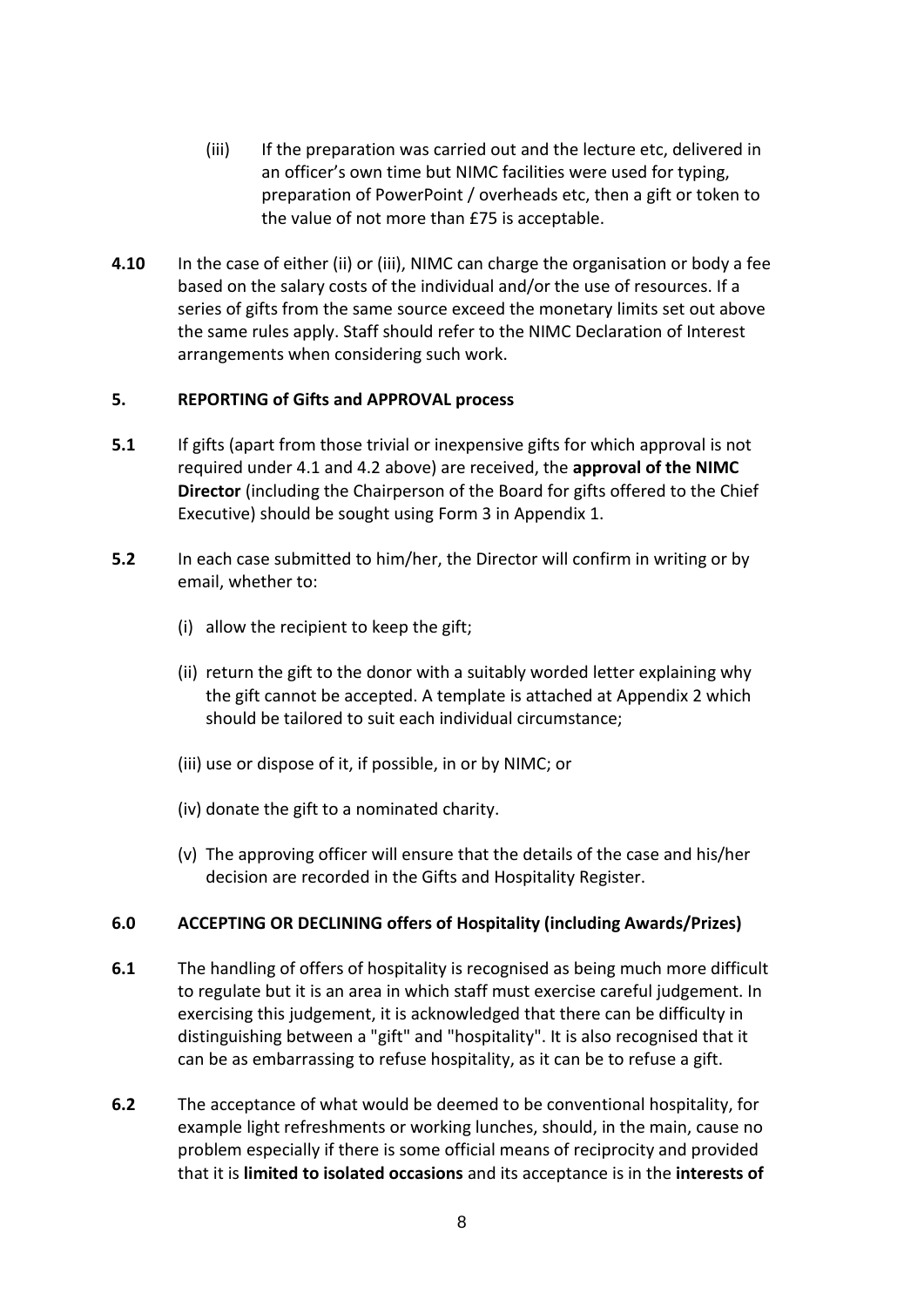**NIMC**. Hospitality, which is not acceptable, would include invitations to frequent or more expensive social functions where there is no direct link to official business (sporting events, the theatre, opera or ballet etc.), particularly where these come from the same source, and those which involve travel, hotel or other subsistence expenses. For further guidance please see Appendix 3.

- **6.3 Board Members**  by the nature of their private business interests or their association with other organisations, may need to develop effective working relationships which could involve acceptance of a degree of hospitality with organisations or individuals that have an actual or potential contractual relationship with NIMC.
- **6.4** Where this is the case Members should consider if it is more appropriate to meet the cost of such hospitality, as far as it relates to themselves, their spouse, partner or other associates, from their own resources so as not to potentially compromise their position as Members. Regardless of whether or not the hospitality is paid for from within the Member's own resources the offer made by the organisation must be recorded in the Gifts and Hospitality Register.
- **6.5** In all cases where hospitality is offered and accepted (including where the Member pays the cost from within their own resources) Board Members should take steps to ensure that:

(i) there is no danger of misrepresentation or perception that the hospitality provided is connected to matters associated with NIMC;

(ii) it places no obligation or perceived obligation on the recipient in respect of their membership of the Board of NIMC or on NIMC as an organisation.

**6.6 Staff -** It can be argued that if officers are to achieve the best value for money in dealings with suppliers or consultants then they need to build up contacts and that it is quite legitimate for them to have a close working relationship with organisations or individuals, which may involve a degree of hospitality. There may also be instances where staff receive invitations to events run by voluntary organisations such as Annual Conferences or Dinners. Attendance at such events is considered an integral element in building and maintaining relationships with these sectors and any hospitality received is likely to be reasonable and proportionate, and therefore acceptable. Additionally, very occasional acceptance of meals or tickets to public sporting, cultural or social events may be accepted if attendance is justified as being in the particular business interests of NIMC, provided that such acceptance has been approved by the relevant line manager and that acceptance places no obligation or perceived obligation on the recipient. However, it will be for the officer and his/her manager(s) to demonstrate clearly that acceptance was in the interests of NIMC.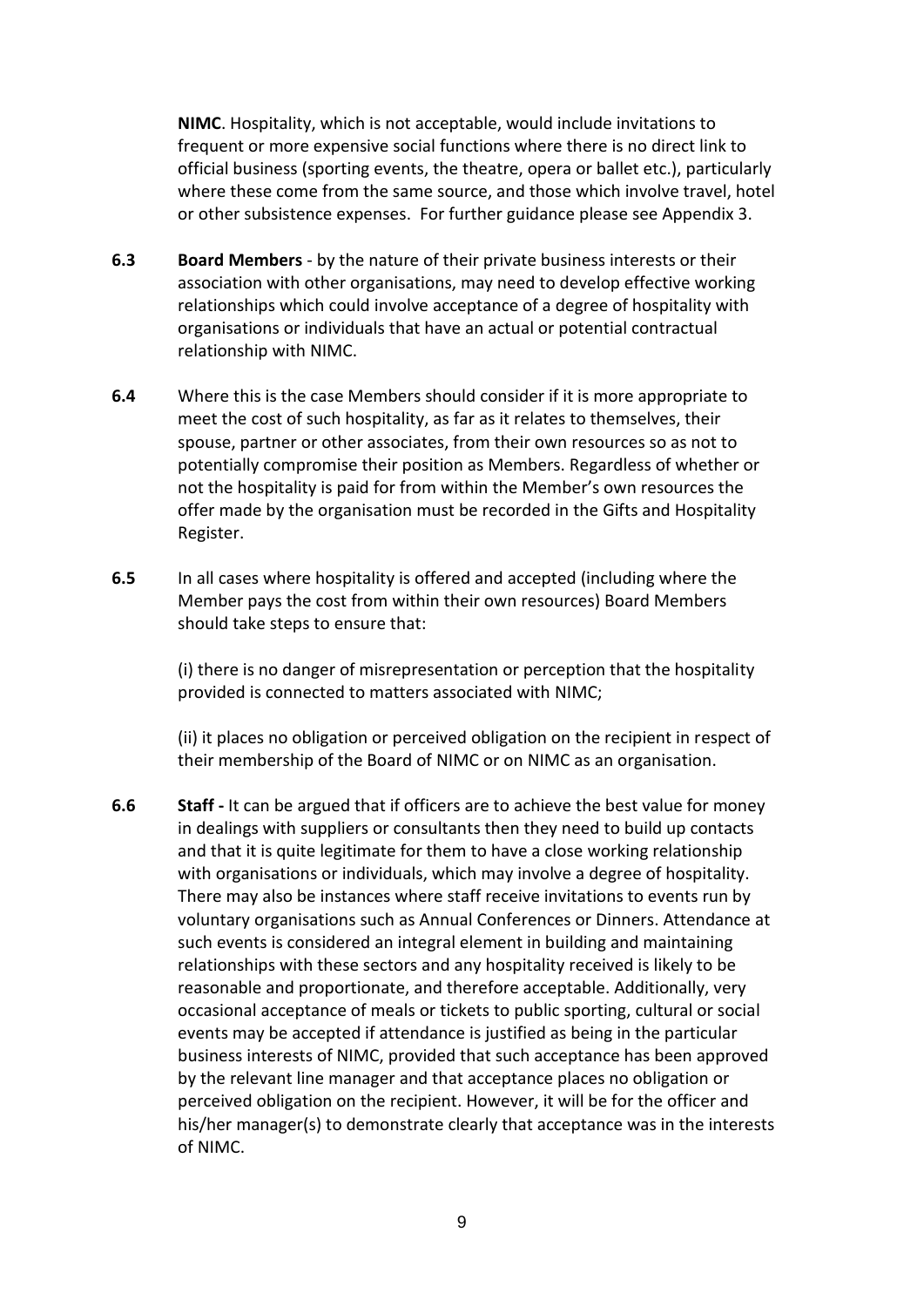- **6.7 The main point is that in accepting hospitality staff need to be aware of, and guard against, the dangers of misrepresentation or perception of favouritism by a competitor of the host.**
- **6.8** In summary, in deciding whether hospitality can be accepted, staff should consider if it:
	- i) is likely to help business effectiveness;
	- ii) places no obligation or perceived obligation on the recipient;
	- iii) is not frequent, lavish or prolonged;

iv) is unconnected with any decision affecting the organisation or the individual offering it;

v) can be justified; and

vi) provides benefits to NIMC, which outweigh the risk of possible misrepresentation of the hospitality.

#### **6.9 Trade, Loyalty or Discount Cards**

Trade, loyalty or discount cards by which an officer might personally benefit from the purchase of goods or services at a reduced price are classified as gifts and should be refused and returned to the sender.

Frequent flyer cards used by airlines can be used by staff to avail of special departure lounges and priority booking and check-in. They must not make private use of any flights/air miles which derive from flights paid for from the public purse.

#### **6.10 Awards or Prizes**

Staff should consult with their line management if they are offered an award or prize in connection with their official duties and obtain approval if they are minded accepting the award/prize. They will normally be allowed to keep it provided:

- (i) There is no risk of public criticism;
- (ii) It is offered strictly in accordance with personal achievement;
- (iii) It is not in the nature of a gift, nor can it be construed as a gift, inducement or payment or a publication or invention to which other rules apply.

#### **7.0 REPORTING Hospitality and Approval Process**

When in doubt about accepting hospitality or an invitation, the NIMC Director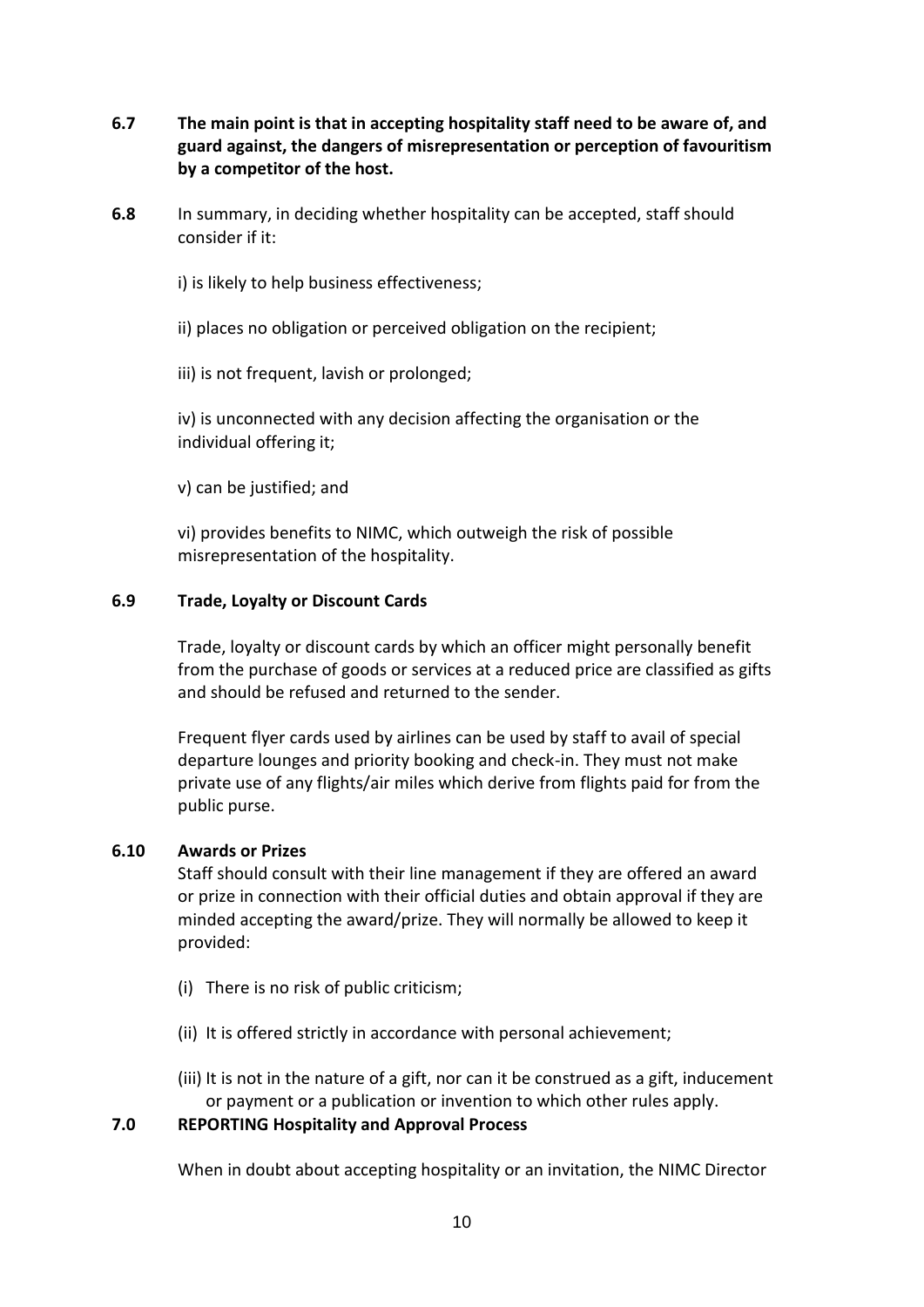should be consulted. In **all instances** where other than conventional hospitality (infrequent working lunches) is offered, the approval **of the NIMC Director should be sought using Form 3 in Appendix 1.** If the recipient has or will reject the offer of hospitality, he/she only need to send details to the NIMC Director for inclusion in the relevant register. It is particularly important to ensure that NIMC is not over- represented at an event or function and care should be taken to ensure that this does not happen, for example, by enquiring from the host as to other staff who have received similar invitations. To guard against the multiple acceptances of invitations to the same event, NIMC will make arrangements to ensure that corporate consideration is given to all invitations. As with the recording of gifts it is intended that a Hospitality Register will be reviewed by the Chair and that the Audit and Risk Assurance Committee and the Department will have oversight of the Chair's Register.

#### **8.0 Monitoring**

The NIMC Registers of Gifts, Hospitality and Awards will be subject to the following arrangements:

- (i) The NIMC Director will be responsible for monitoring the Staff Register for NIMC
- (ii) The Chair will monitor the Director's and the Board's Registers quarterly
- (iii) The Audit and Risk Assurance Committee will monitor the Chair's Register quarterly

#### **All Registers are subject to review by Internal and External Audit.**

## **9.0 PROVISION of Gifts or Hospitality by NIMC**

- **9.1** This guidance is intended to inform staff of the principles and requirements governing the provision of official gifts and hospitality (including entertainment), and to provide advice and guidance on the procedures to be followed by all staff in NIMC where such expenditure is likely to be incurred.
- **9.2** Expenditure on official gifts and hospitality should only be incurred where it can be shown to be in direct support of NIMC business. Expenditure on official gifts and hospitality should cause no reasonable suspicion that personal judgement or integrity has been compromised (i.e. a common sense test).
- **9.3** As with all public expenditure, gifts and hospitality must represent value for money and such expenditure should only be incurred in accordance with the principles of regularity and propriety (i.e. it should be duly authorised and in accordance with the values and behaviour expected of, and appropriate to, the public sector).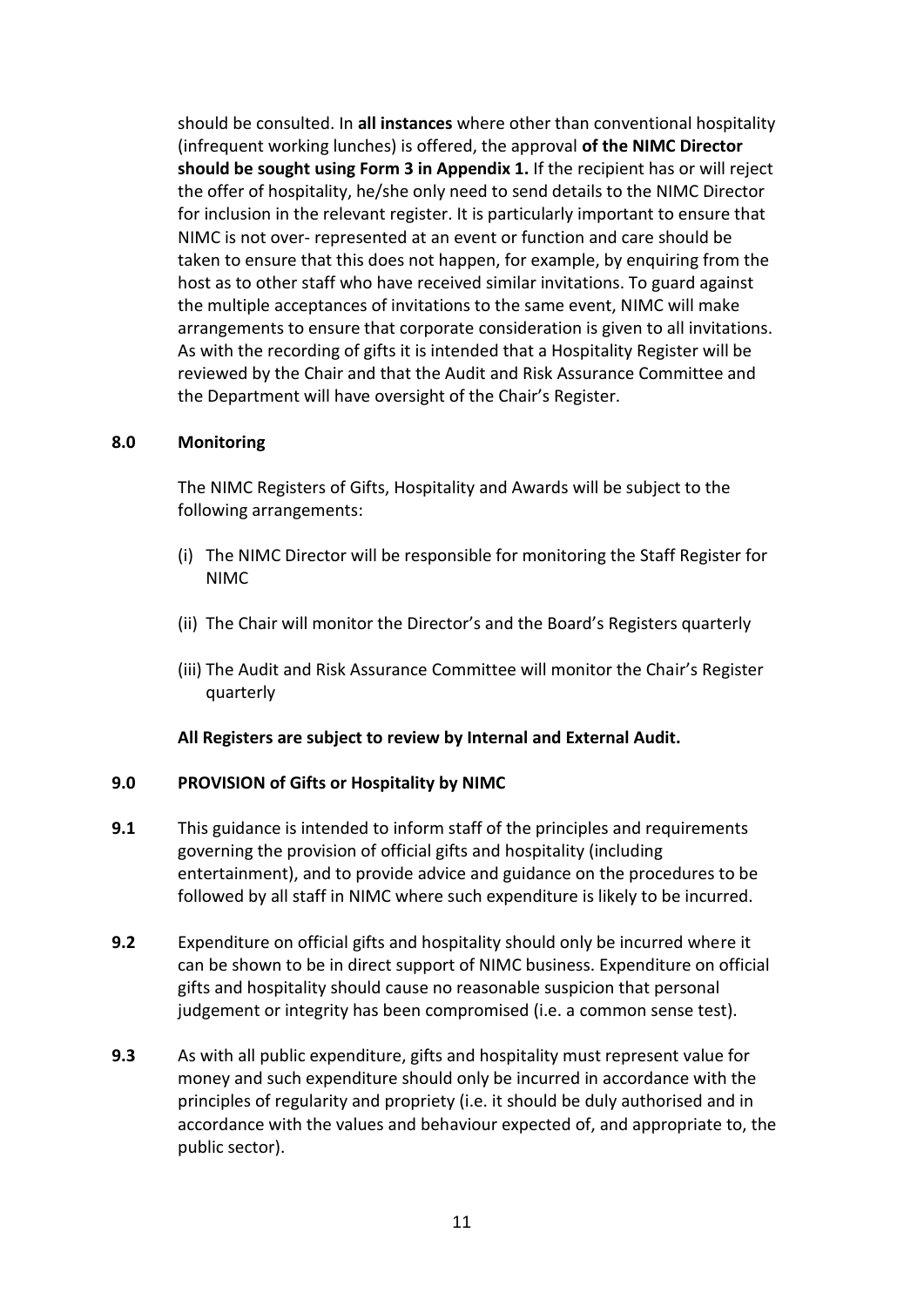#### **10.0 PROVISION of Gifts**

- **10.1** The organisation does not normally provide gifts to visitors, including those from other Museums or government departments. It is recognised, however, that there may be exceptional occasions when it is appropriate for a gift or token of appreciation to be presented on behalf of the organisation. As a general rule:
	- gifts should not be presented to visiting Civil Servants;
	- gifts offered on behalf of the organisation should normally promote the Northern Ireland's museums, cultural and heritage sectors;
	- individual corporate gifts should not exceed a value of £50; and
	- guidance should always be sought from the Director before considering the presentation of a gift to a third party.
- **10.2** Any decision to provide a gift must be authorised in advance by the Director, using Form 4 in Appendix 1. A central file of signed approval forms will be maintained in the Register of Gifts and Hospitality and made available for audit purposes, when required.
- **10.3** Where the item to be provided is to be given as part of a promotional exercise, it is branded with the NIMC corporate logo and is valued under £10 this is not considered a gift for the purposes of this guidance. The issue of such 'promos' does not need to be recorded in provision of Gifts Registers.

#### **11.0 PROVISION of Hospitality**

- **11.1** The expenditure of taxpayers' money on official hospitality is a sensitive matter which could lead to public criticism. Care must be taken, therefore, to avoid exposing NIMC to allegations of extravagance or impropriety in the provision of hospitality.
- **11.2** The Director should always consider the justification for, and the form and extent of, any hospitality to be offered and should exercise economy in incurring expenditure for this purpose.
- **11.3** Hospitality should not be provided for internal meetings attended only by NIMC Staff.
- **11.4** Hospitality is intended primarily for guests of NIMC. There should normally only be a charge on public funds where two or more persons present are not NIMC members of staff.
- **11.5** Hospitality should be in the form of food and refreshments appropriate to the occasion.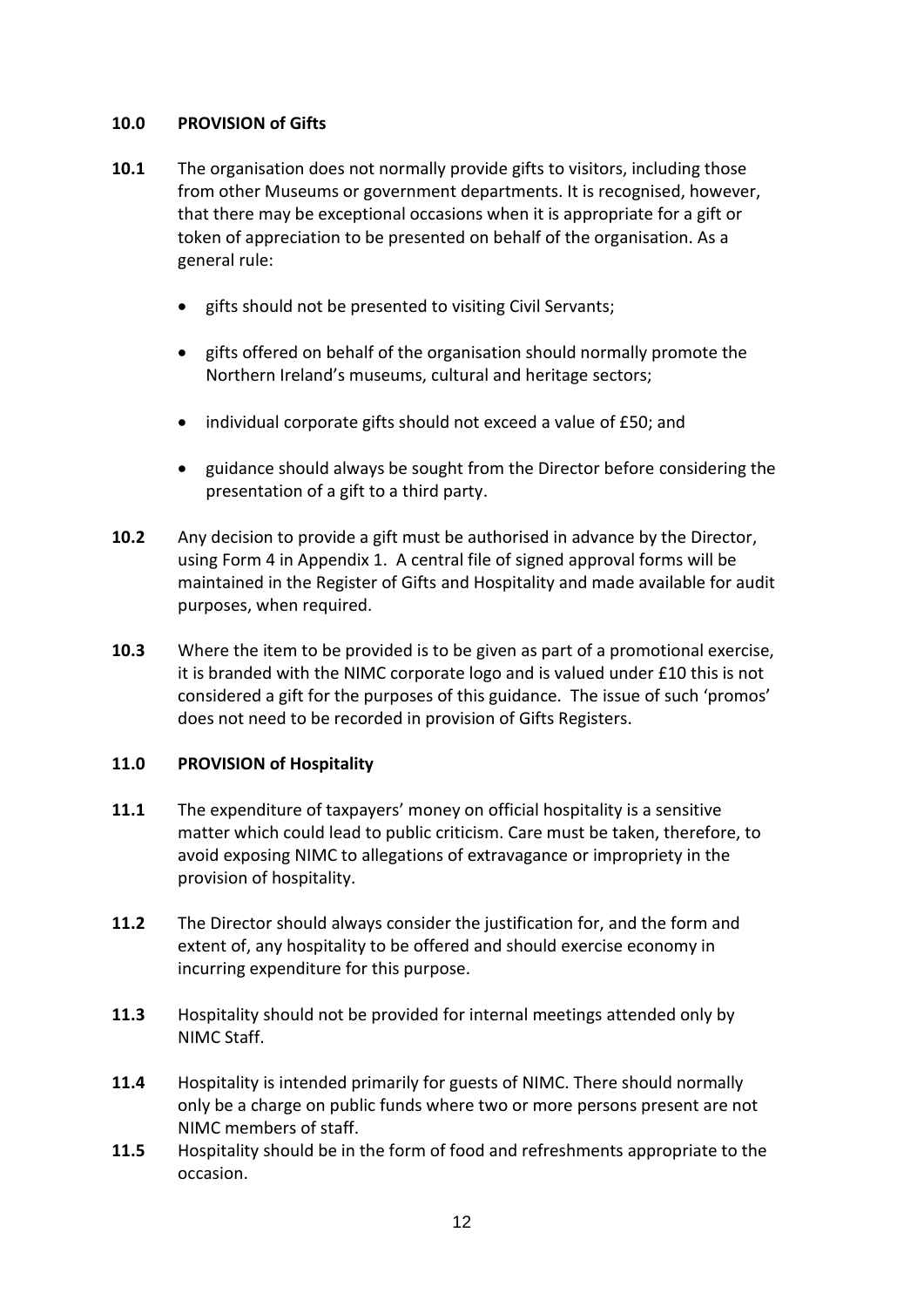- **11.6** Hospitality should not normally be offered to visitors for whose time and services NIMC is paying e.g. consultants.
- **11.7** Where the provision of tea/coffee or light refreshments enables the business of meetings to continue without interruption, conventional hospitality may be provided. The nature of the refreshments should be appropriate to the purpose, with costs per person kept to a minimum and not exceeding the daily subsistence allowance value applicable to employees.

#### **12. Hospitality offered to visitors from outside NIMC**

- **12.1** NIMC will normally meet expenditure for the provision of lunch/dinner to visitors or for working lunches where a benefit will accrue or where such an occasion allows for the conduct of urgent business. In such circumstances, expenditure may be authorised within the following guidelines: -
	- (i) Approval will not normally be granted when NIMC employees only are in attendance. In cases where NIMC employees attending outnumber external guests, the approval of the Director should be obtained
	- (ii) The number of people invited should be kept to a minimum. The scale of hospitality should be appropriate to the needs of the occasion and the status of the guests.
	- (iii) Any hotels or restaurants used should be appropriate to the purpose. Public sector establishments should be utilised wherever possible.
	- (iv) Any meals should be on a modest scale, with the total cost per head not exceeding £30. Alcoholic refreshment must be excluded from any charge to the public purse.
	- (v) Where no service charge is included, a tip of 10% is considered reasonable.
	- (vi) Partners, Spouses or guests of NIMC staff are not eligible for official hospitality, other than in exceptional circumstances and with the specific agreement of the Director.
	- i) NIMC funds must not be used for visits to theatres, sports events or other forms of public entertainment.
- **12.1** Working lunches and refreshments for meetings of the Board, Official Committee and *ad hoc* Meetings.

Refreshments may be provided for business meetings where approval has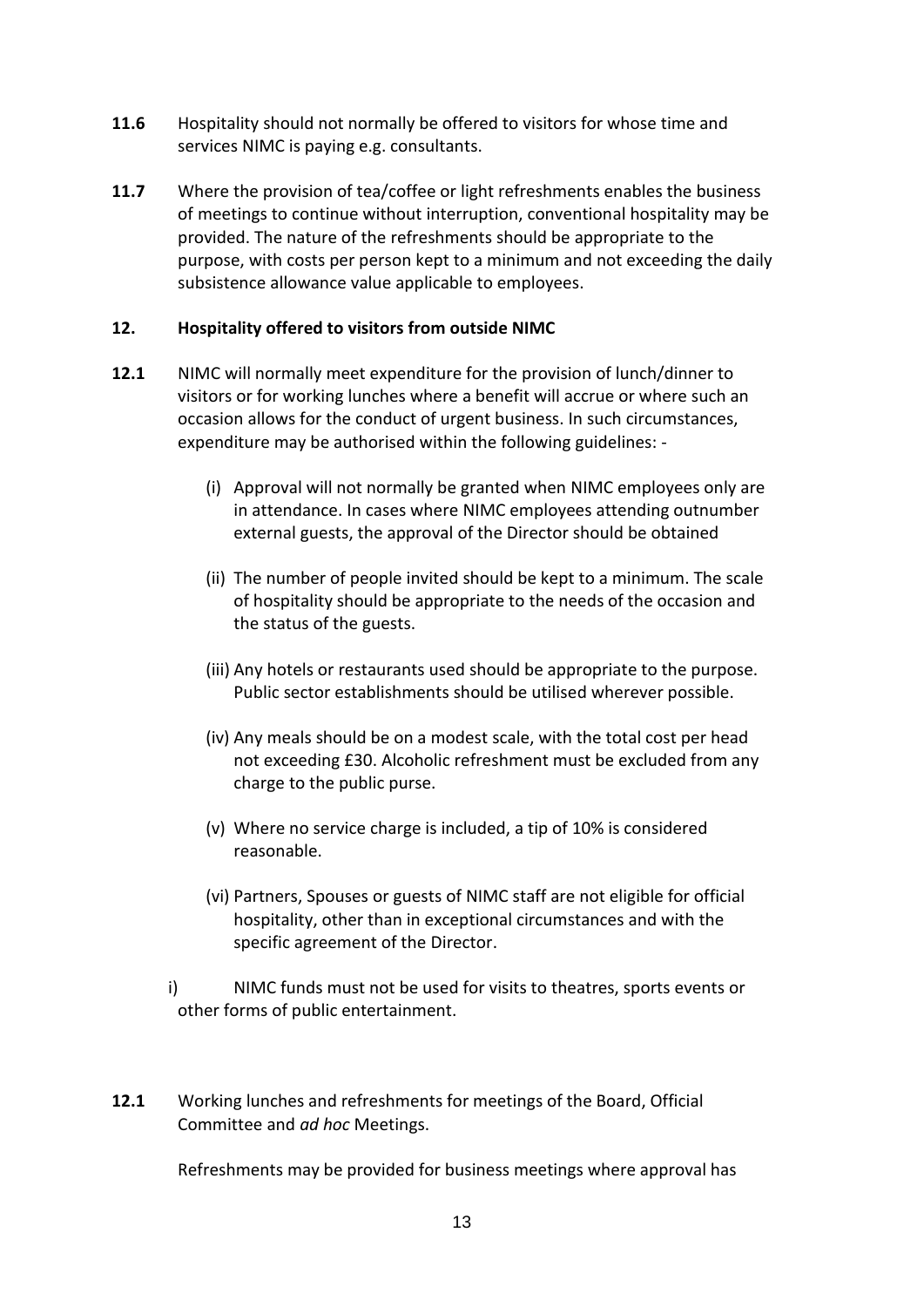been obtained at Director level. The provision of lunch at public expense will be acceptable where: -

- (i) It is impossible to accommodate a meeting other than at lunch time; or
- (ii) It is preferable for participants to remain together during lunch; or
- (iii) Pressure of work is likely to be such as to make it impractical to allow a break long enough to give participants reasonable time to obtain lunch elsewhere; or
- (iv) Participants have been required to travel long distances to the meeting over recognised break periods; or
- (v) Participants would be entitled to claim a subsistence allowance, the cost of which is likely to equate to, or exceed, the cost of providing a modest lunch (e.g. sandwiches). This will be considered as subsistence expenditure rather than hospitality.
- **12.2** The nature of the refreshments should be appropriate to the purpose, with costs kept to the minimum.
- **12.3** If morning or afternoon breaks are warranted, light refreshments (tea/coffee and biscuits or scones) may be provided at public expense, at the discretion of the Director.

#### **13.0 Hospitality offered during Training Courses, Conference, Workshops, etc**

**13.1** A measure of hospitality at public expense may be offered to those participating in training courses.

> This facility may also be extended to cover conferences, seminars, approved team building sessions, workshops, etc. when the following guidelines will apply:

- normal procurement procedures will apply in order to ensure value for money in the choice of venue.
- Government and public sector establishments should be considered as a first choice of venue and expensive hotels should be avoided.
- Depending on the duration of the course/event, hospitality should be restricted to the provision of morning and afternoon tea/coffee/ with biscuits/scones. The provision of snacks or a buffet-type meal at lunch time will be at the discretion of the Director who should take into account factors such as the background and number of attendees, the availability of alternative facilities and the benefits (if any) which such provision might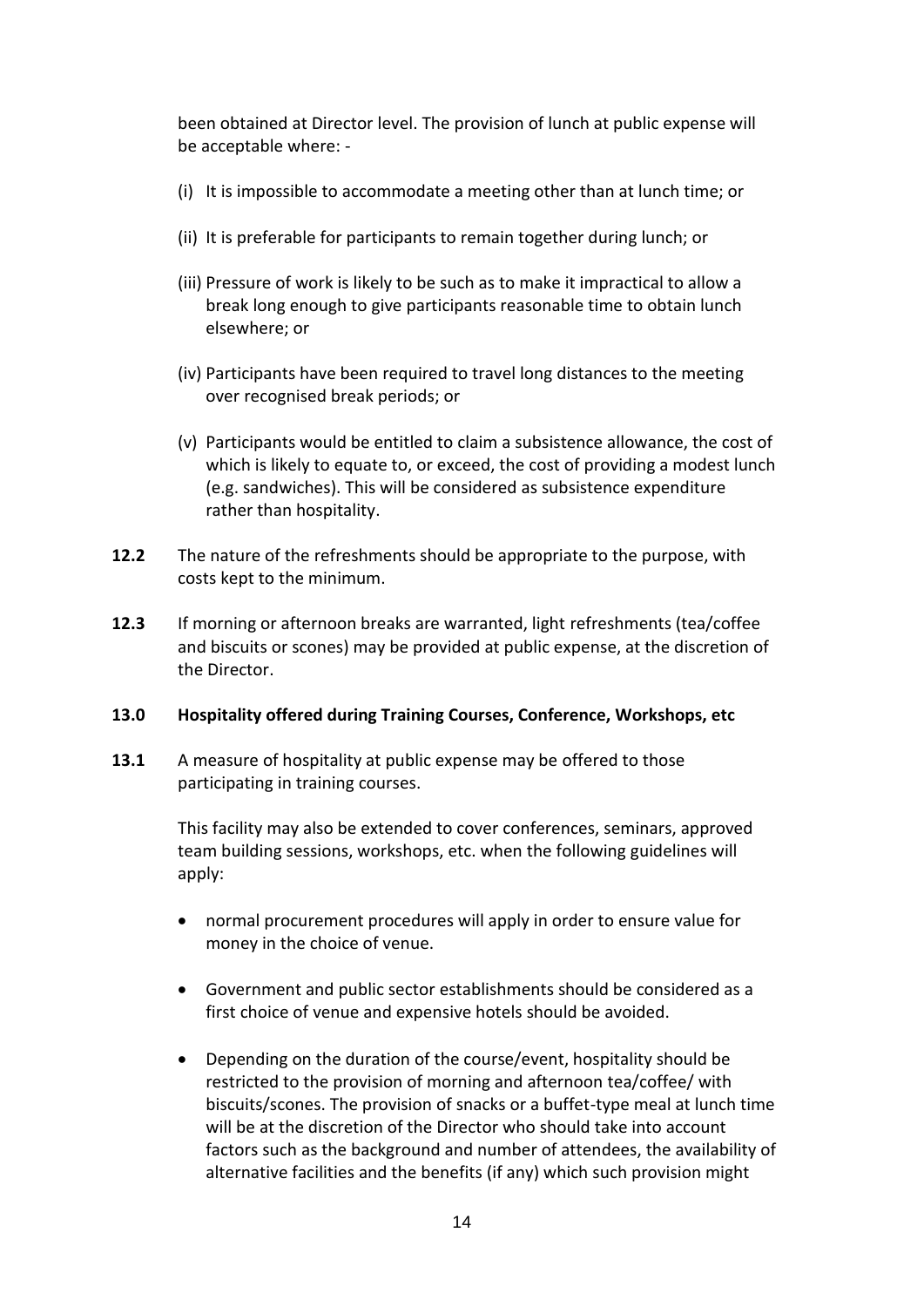offer in terms of the running of the course/event. Where lunch and light refreshments are provided, this will be considered subsistence and additional subsistence expenses will not be payable.

- **13.2** All hospitality must be approved prior to the event, using Form 5 in Appendix 1.
- **13.3** A copy of the signed approval form must be forwarded to the Director for retention in his/her register of gifts and hospitality provided. The register must be made available for audit purposes, when required.

#### **14.0 Register of Gifts and Hospitality Provided**

- **14.1** To counter any possible accusation or suspicion of improper conduct the Director must maintain a Register of Gifts and Hospitality provided. The Register will contain the signed approval forms for all offers of gifts and hospitality made by staff as well as a personal record of any gifts and hospitality provided. The registers must be made available for audit purposes, when required.
- **14.2** (i) Where a gift is to be provided, a Provision of Gift Approval Form must be completed and countersigned by the relevant approving officer and be retained for audit purposes.
	- (ii) Where hospitality is to be provided, a Provision of Hospitality Approval Form must be completed and countersigned by the Director and be retained for audit purposes.
	- (iii) A good quality photocopy of the Provision of Hospitality Approval Form/Provision of Gift Approval Form should be used as the order authorisation to process the actual purchase / provision of the gift / hospitality

#### **15. Sponsored Events**

On occasion, functions such as the launch of an exhibition or project are sponsored. When these events are held in the evening they often take the form of wine and cheese or other similar social function. The cost of alcoholic refreshment must be excluded from any charge to the public purse. On all such occasions suitable alternative non-alcoholic refreshments must also be provided.

#### **16. Breach of this Policy**

Any breach of this policy e.g. failure to obtain approval or failing to include gifts or hospitality on the register, will be taken seriously with non-compliance being escalated to the Director in a timely manner and disciplinary action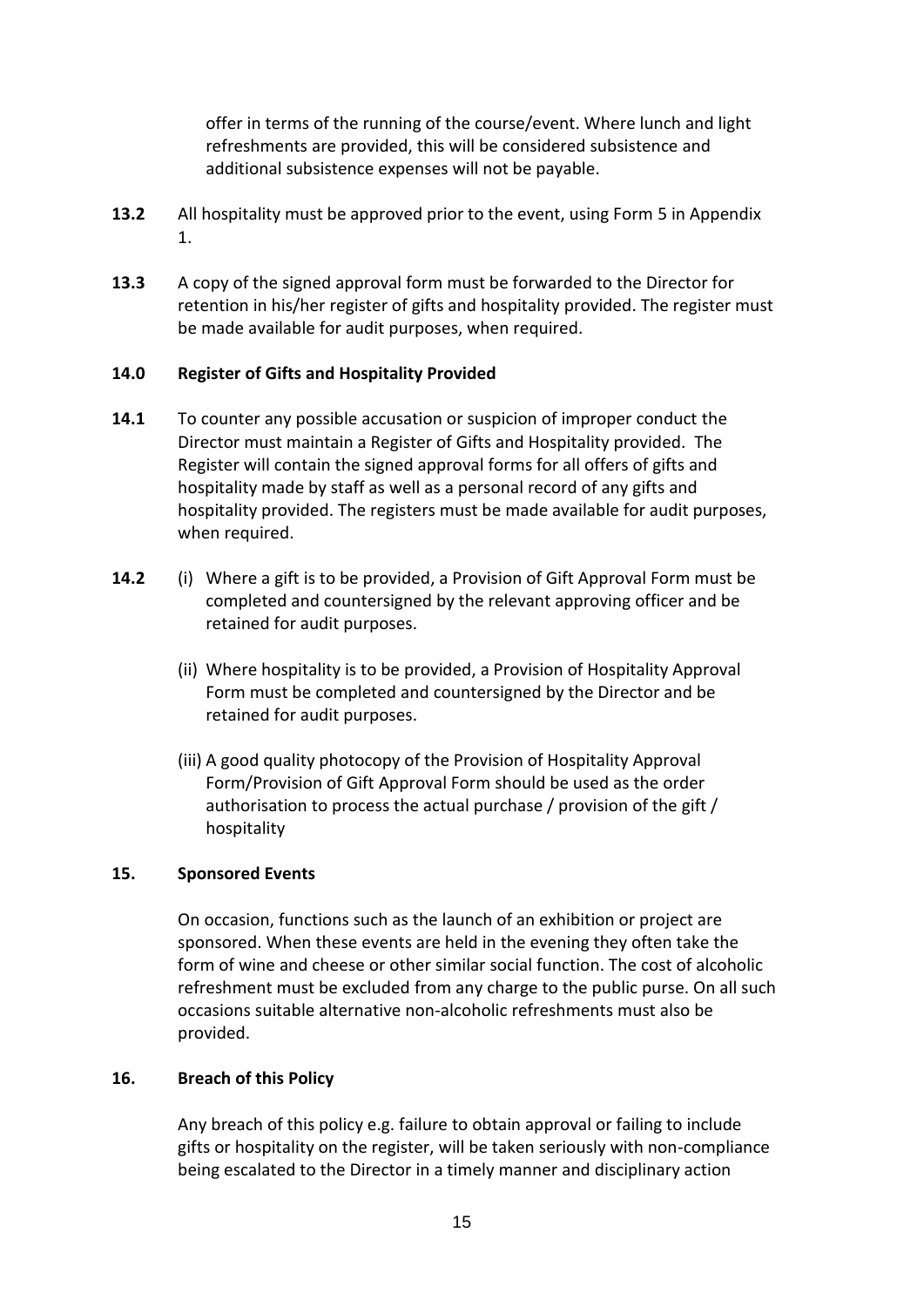being taken where deemed appropriate.

## **17. Authority**

## **Policy Sponsor, Owner and Contact**

The Director, as Accounting Officer for the NIMC, is responsible for the policy development, its effective operation and associated procedures, and its annual review.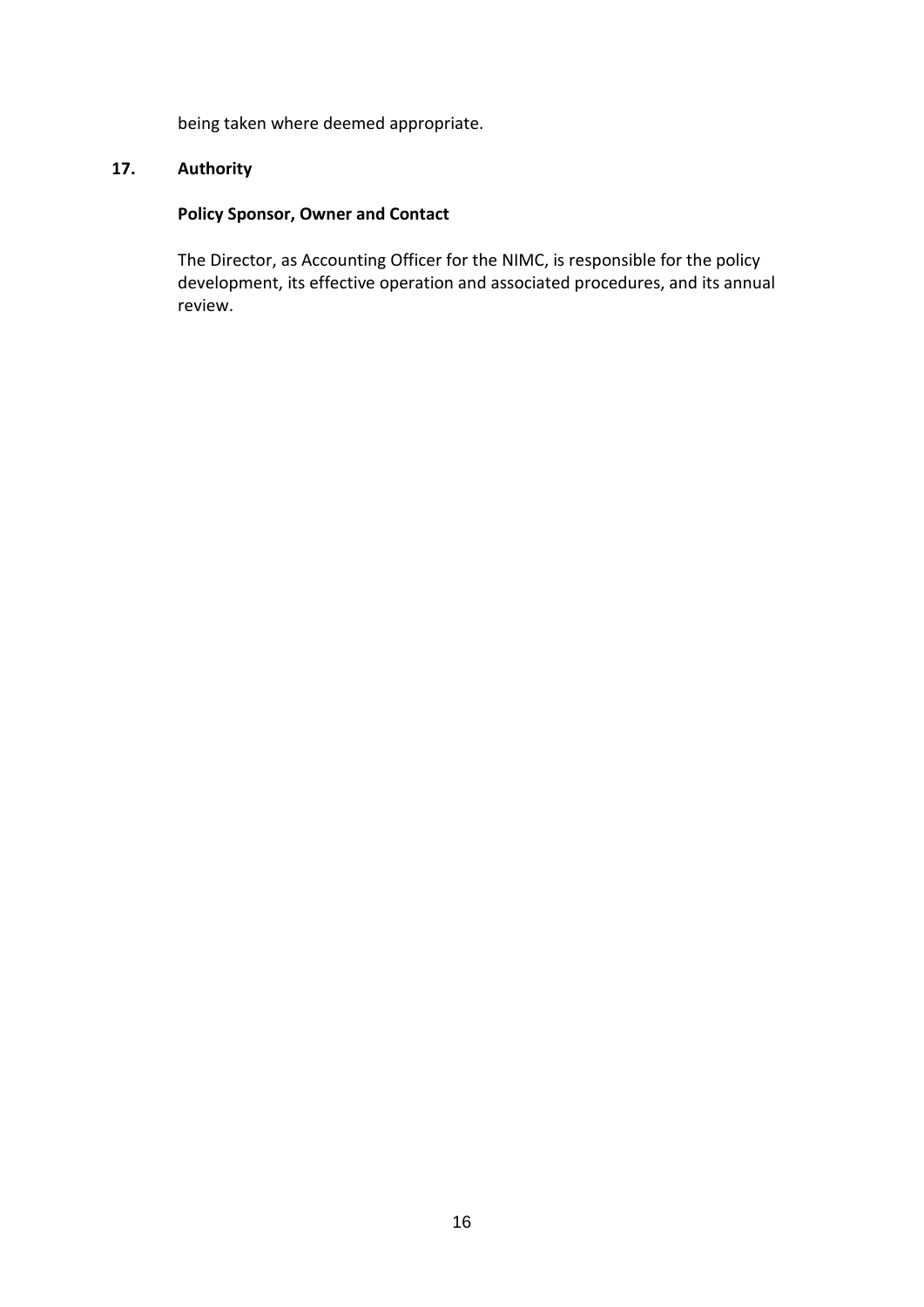# **NIMC DIRECTOR - REGISTER OF GIFTS AND HOSPITALITY – FORM 1**

| Title/<br><b>Position:</b>                           |                      |                                                   |                             |                                         |                                                   | Year/<br>Period:                    | <b>Quarter:</b>                                                |                      |                        |
|------------------------------------------------------|----------------------|---------------------------------------------------|-----------------------------|-----------------------------------------|---------------------------------------------------|-------------------------------------|----------------------------------------------------------------|----------------------|------------------------|
|                                                      |                      |                                                   |                             | REGISTER OF GIFTS/HOSPIALITY/AWARDS ETC |                                                   |                                     |                                                                |                      |                        |
|                                                      |                      |                                                   |                             |                                         |                                                   |                                     |                                                                |                      |                        |
| Date of<br><b>Event or</b><br>Gift<br><b>Offered</b> | <b>Offered</b><br>to | <b>Ultimate</b><br>recipient<br>(if<br>different) | <b>Description of Offer</b> | <b>Reason for Offer</b>                 | <b>Details of</b><br>relationship<br>with offeror | Est/Actual<br>value of<br>Offer (£) | <b>Action Taken</b><br>i.e. Accepted/<br>Declined/<br>Returned | <b>Entered</b><br>by | <b>Entered</b><br>Date |
|                                                      |                      |                                                   |                             |                                         |                                                   |                                     |                                                                |                      |                        |
|                                                      |                      |                                                   |                             |                                         |                                                   |                                     |                                                                |                      |                        |
|                                                      |                      |                                                   |                             |                                         |                                                   |                                     |                                                                |                      |                        |
|                                                      |                      |                                                   |                             |                                         |                                                   |                                     |                                                                |                      |                        |
|                                                      |                      |                                                   |                             |                                         |                                                   |                                     |                                                                |                      |                        |
|                                                      |                      |                                                   |                             |                                         |                                                   |                                     |                                                                |                      |                        |
|                                                      |                      |                                                   |                             |                                         |                                                   |                                     |                                                                |                      |                        |

| <b>NAME</b> | <b>SIGNATURE</b> | <b>DATE</b> | DECLARATIONS (please enter 'Nil' in the field<br>below) |
|-------------|------------------|-------------|---------------------------------------------------------|
|             |                  |             |                                                         |
|             |                  |             |                                                         |
|             |                  |             |                                                         |
|             |                  |             |                                                         |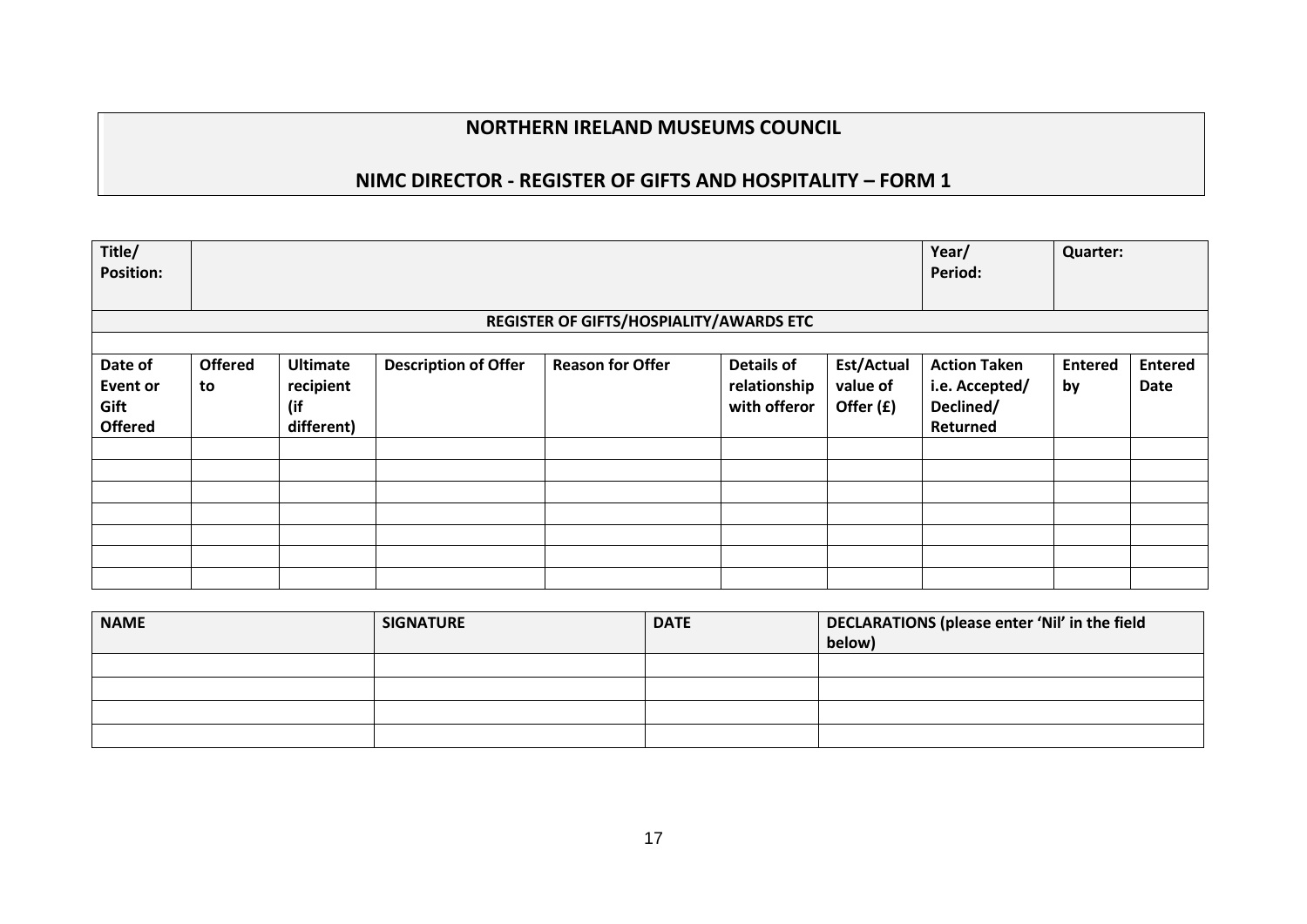# **BOARD MEMBERS REGISTER OF GIFTS AND HOSPITALITY – FORM 2**

| <b>Board Member:</b>                              |            |                             | Year/<br>Period:        |                                                   | Quarter:                            |                                                                   |                     |
|---------------------------------------------------|------------|-----------------------------|-------------------------|---------------------------------------------------|-------------------------------------|-------------------------------------------------------------------|---------------------|
| Date of<br><b>Event or Gift</b><br><b>Offered</b> | Offered by | <b>Description of Offer</b> | <b>Reason for Offer</b> | <b>Details of</b><br>relationship<br>with offeror | Est/Actual<br>value of<br>Offer (£) | <b>Action</b><br>Taken i.e.<br>Accepted/<br>Declined/<br>Returned | <b>Entered Date</b> |
|                                                   |            |                             |                         |                                                   |                                     |                                                                   |                     |
|                                                   |            |                             |                         |                                                   |                                     |                                                                   |                     |
|                                                   |            |                             |                         |                                                   |                                     |                                                                   |                     |
|                                                   |            |                             |                         |                                                   |                                     |                                                                   |                     |
|                                                   |            |                             |                         |                                                   |                                     |                                                                   |                     |
|                                                   |            |                             |                         |                                                   |                                     |                                                                   |                     |
|                                                   |            |                             |                         |                                                   |                                     |                                                                   |                     |
|                                                   |            |                             |                         |                                                   |                                     |                                                                   |                     |

| Signed: | Date: | Noted by: | Date: |
|---------|-------|-----------|-------|
|         |       |           |       |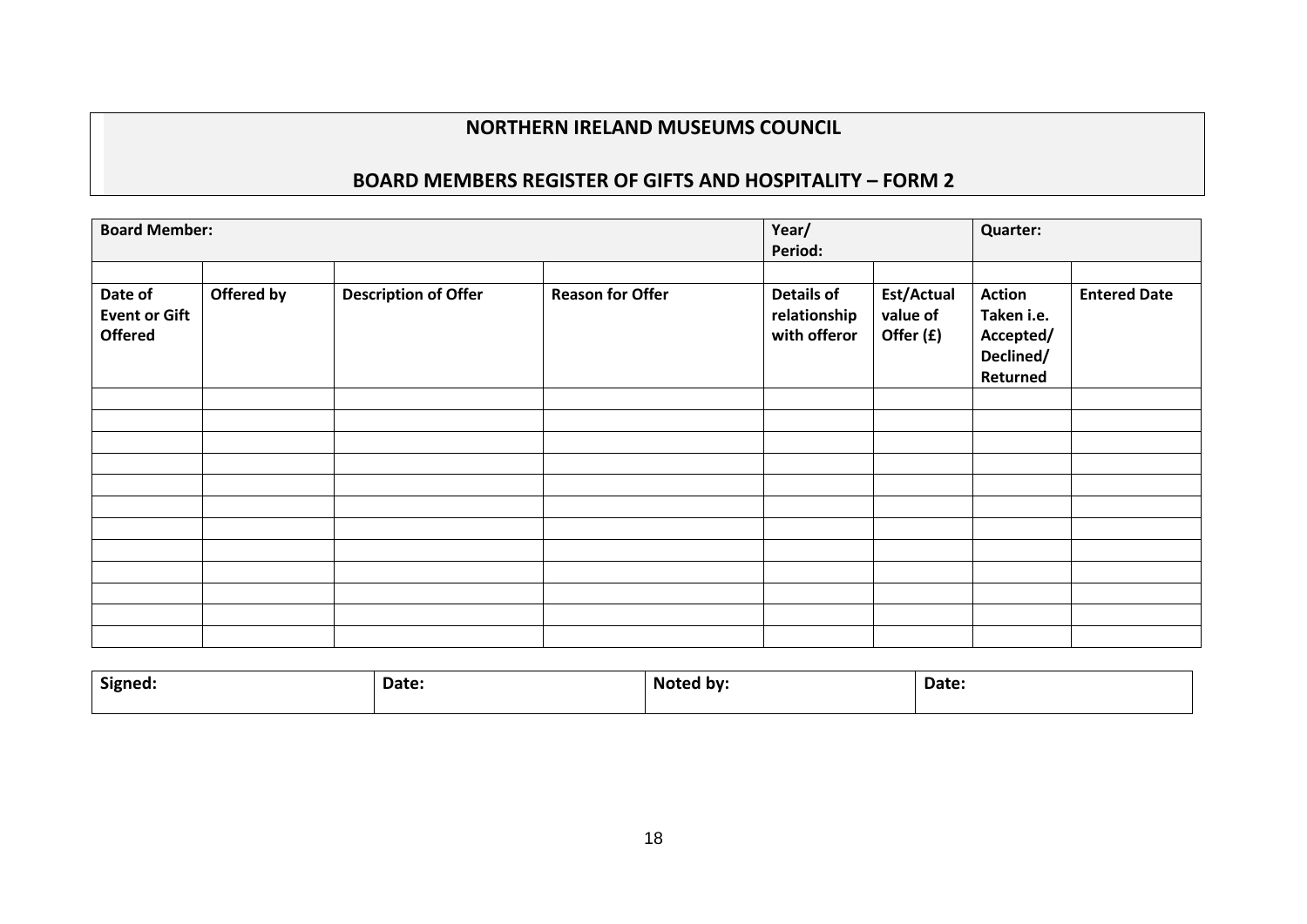# **REQUEST FOR APPROVAL TO ACCEPT A GIFT/HOSPITALITY – FORM 3**

| PART 1: TO BE COMPLETED BY RECIPIENT           |  |
|------------------------------------------------|--|
| Name of recipient:                             |  |
|                                                |  |
| Name of ultimate recipient (if different):     |  |
| Date of event or gift offered:                 |  |
| Who made the offer?                            |  |
| Description of offer:                          |  |
| Why was the offer made?                        |  |
| Estimated/actual value of offer:               |  |
| State whether offer was declined:              |  |
| Is there an actual/potential contract with the |  |
| donor? If yes, provide details:                |  |
| Signed by recipient:                           |  |
| Date:                                          |  |
| PART 2: TO BE COMPLETED BY APPROVING OFFICER   |  |
| Decision:                                      |  |
| (Approved/Not Approved)                        |  |
| Reason why approval has/has not been           |  |
| granted:                                       |  |
| Is gift being returned?                        |  |
| If so, use letter template.                    |  |
| Has the Gifts and Hospitality Register been    |  |
| updated?                                       |  |
| Signed by NIMC Director/                       |  |
| Chair of Board:                                |  |
| Date:                                          |  |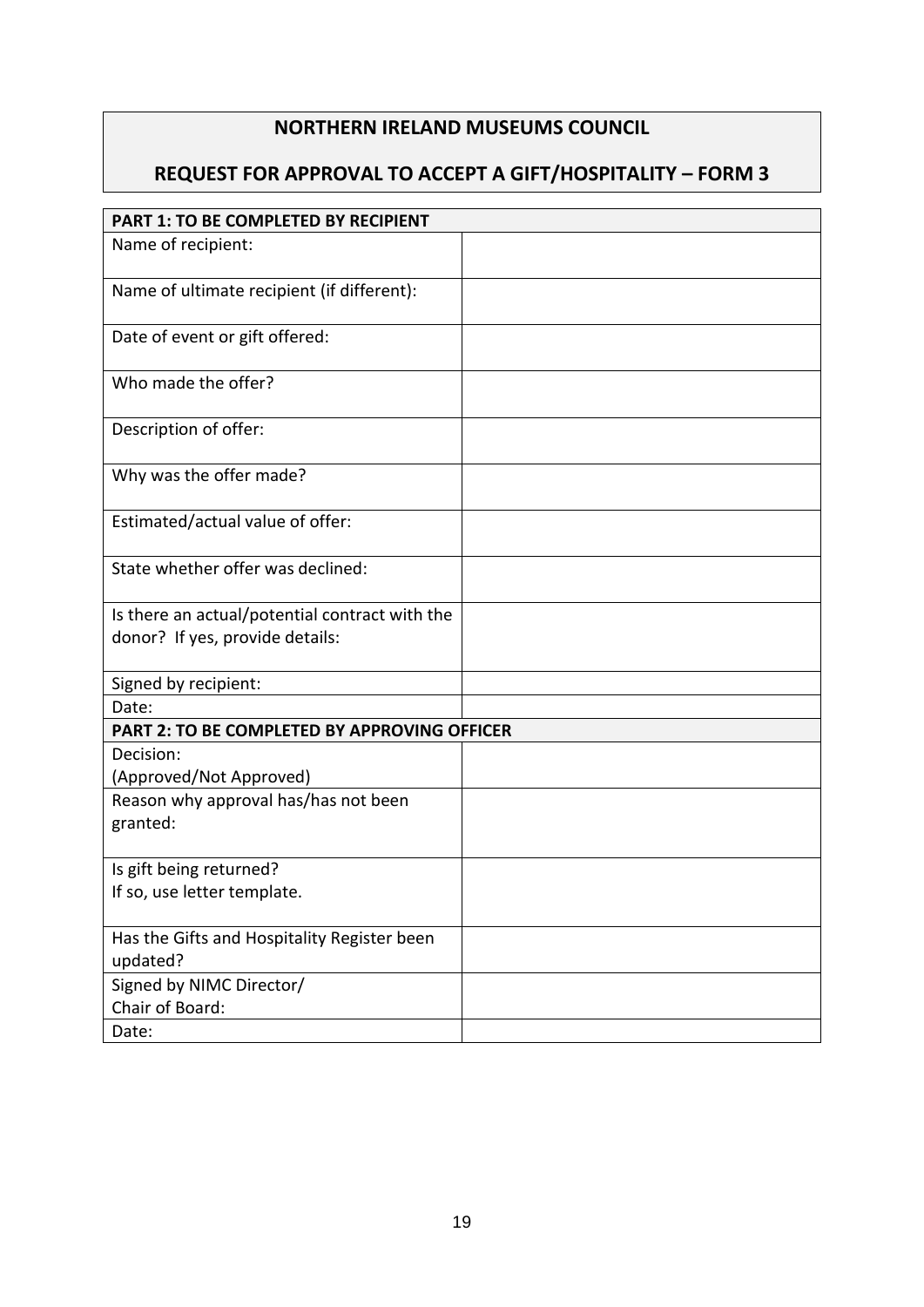## **PROVISION OF HOSPITALITY – APPROVAL FORM – FORM 4**

#### **This form must be completed PRIOR to the provision of hospitality**

| PART 1: TO BE COMPLETED BY PERSON PROVIDING HOSPITALITY                                        |                        |                 |       |
|------------------------------------------------------------------------------------------------|------------------------|-----------------|-------|
| Name of person providing Hospitality:                                                          |                        |                 |       |
| Name of Meeting/Event:                                                                         |                        |                 |       |
| Purpose of Meeting/Event:                                                                      |                        |                 |       |
| Date and Time of Meeting/Event:                                                                |                        |                 |       |
| Time Hospitality required:                                                                     |                        |                 |       |
| Location/Room:                                                                                 |                        |                 |       |
| Contact Person/Organiser                                                                       |                        |                 |       |
| <b>Contact Details:</b>                                                                        | Telephone:             |                 |       |
|                                                                                                | Email:                 |                 |       |
| Number of Participants:                                                                        | Number of Staff        | Guests/Visitors | Total |
| <b>Hospitality Type:</b>                                                                       | Food                   |                 |       |
|                                                                                                | <b>Estimated Cost:</b> |                 |       |
|                                                                                                | <b>Beverages</b>       |                 |       |
|                                                                                                | <b>Estimated Cost:</b> |                 |       |
|                                                                                                | Room Hire              |                 |       |
|                                                                                                | <b>Estimated Cost:</b> |                 |       |
| <b>Total Estimated Cost:</b>                                                                   |                        |                 |       |
|                                                                                                |                        |                 |       |
| <b>NIMC Director Approval</b>                                                                  |                        |                 |       |
| I am satisfied that the provision of refreshments at the above meeting/event complies with the |                        |                 |       |
| current NIMC guidance on provision of hospitality.                                             |                        |                 |       |
| Signed:                                                                                        |                        | Date:           |       |

**The signed form must be used to order required hospitality. A copy of the signed form must be retained for inclusion in the NIMC Director's Register of Gifts and Hospitality.**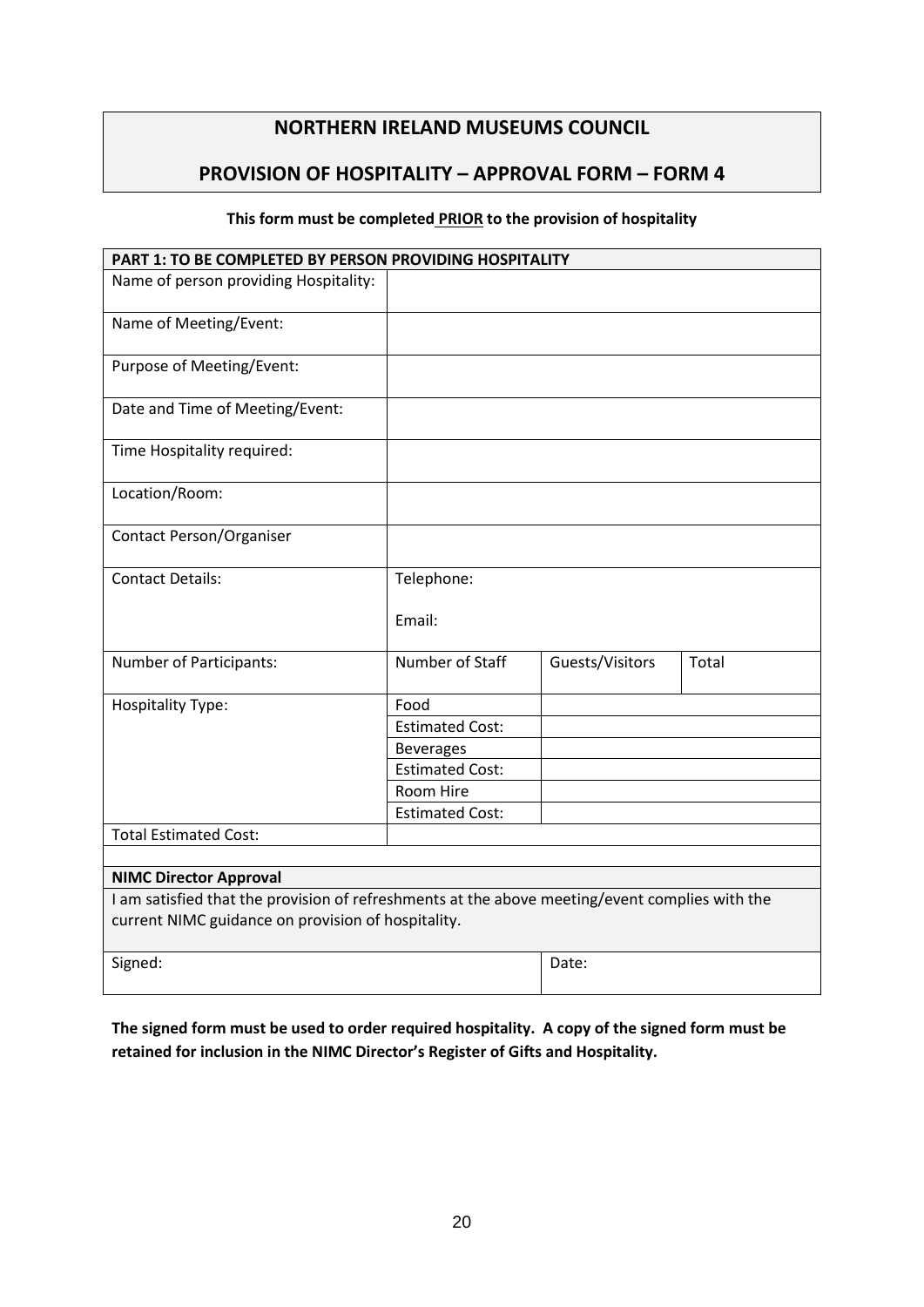## **PROVISION OF GIFT – APPROVAL FORM – FORM 5**

#### **This form must be completed PRIOR to the provision of a Gift**

| TO BE COMPLETED BY PERSON PROVIDING A GIFT                                                                                                           |  |       |  |  |
|------------------------------------------------------------------------------------------------------------------------------------------------------|--|-------|--|--|
| Name of proposed Recipient:                                                                                                                          |  |       |  |  |
| Details of Gift:                                                                                                                                     |  |       |  |  |
| Reason for Gift:                                                                                                                                     |  |       |  |  |
| <b>Estimated Value of Gift:</b>                                                                                                                      |  |       |  |  |
| Signed by Person providing the Gift                                                                                                                  |  |       |  |  |
| Name:                                                                                                                                                |  |       |  |  |
| Signed:                                                                                                                                              |  |       |  |  |
| Date:                                                                                                                                                |  |       |  |  |
|                                                                                                                                                      |  |       |  |  |
| Signed:                                                                                                                                              |  |       |  |  |
| <b>Completion of Hospitality Register</b>                                                                                                            |  |       |  |  |
| Approved/Rejected:                                                                                                                                   |  |       |  |  |
| Signed:                                                                                                                                              |  | Date: |  |  |
| <b>NIMC Director Approval</b>                                                                                                                        |  |       |  |  |
| I am satisfied that the provision of refreshments at the above meeting/event complies with the<br>current NIMC guidance on provision of hospitality. |  |       |  |  |
| Approved/Rejected:                                                                                                                                   |  |       |  |  |
| Signed:                                                                                                                                              |  | Date: |  |  |

**A copy of the signed form must be retained for inclusion in the NIMC Director's Register of Gifts and Hospitality.**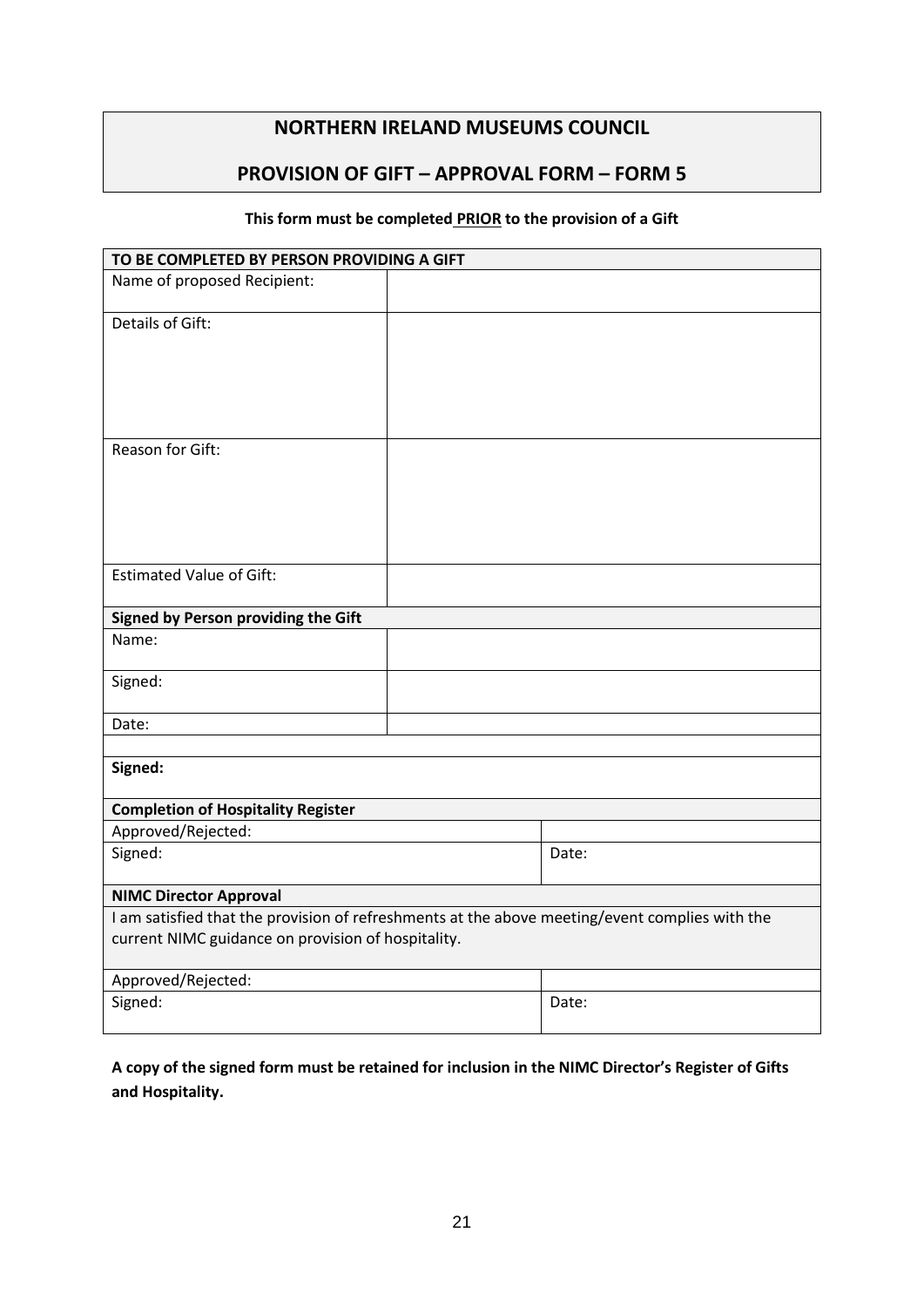## **Appendix 2**

# **Template for Return of Offer of Gift/Hospitality**

(The content of this template should be tailored to suit each circumstance)

| Contact name                                                                                                                                                                                                                                                                                                                                                                     | Name of Business      |  |  |  |
|----------------------------------------------------------------------------------------------------------------------------------------------------------------------------------------------------------------------------------------------------------------------------------------------------------------------------------------------------------------------------------|-----------------------|--|--|--|
| Name of company                                                                                                                                                                                                                                                                                                                                                                  | Manager/Director:     |  |  |  |
| Address of company                                                                                                                                                                                                                                                                                                                                                               | <b>Office Address</b> |  |  |  |
|                                                                                                                                                                                                                                                                                                                                                                                  |                       |  |  |  |
| Date                                                                                                                                                                                                                                                                                                                                                                             |                       |  |  |  |
| Dear                                                                                                                                                                                                                                                                                                                                                                             |                       |  |  |  |
| NIMC operates a Gifts and Hospitality Policy to ensure high standards of propriety in the<br>conduct of its business.                                                                                                                                                                                                                                                            |                       |  |  |  |
| In order to retain public confidence, perception is as important as reality and because of this<br>I am obliged to return your offer of INSERT: Name of gift / hospitality.                                                                                                                                                                                                      |                       |  |  |  |
| This is not in any way meant to offend or to imply that your [gift/hospitality] was offered in<br>anything but the utmost good faith, but is designed to protect both individual INSERT: Board<br>Members or members of staff and Libraries NI. I hope you will accept our response in that<br>spirit and that we can look forward to continued effective working relationships. |                       |  |  |  |

Yours …………